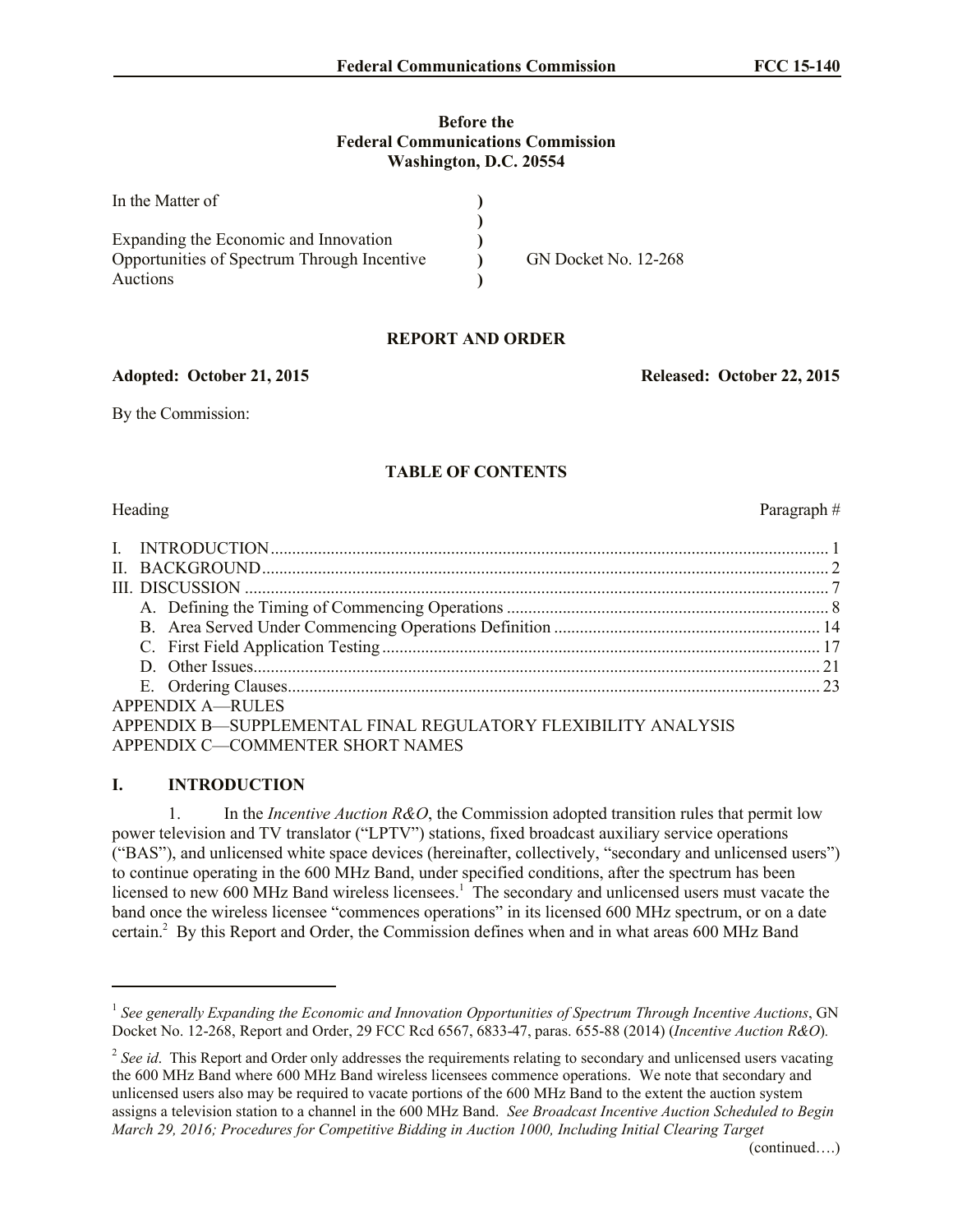wireless licensees will be deemed to "commence operations" for the purpose of establishing when the secondary and unlicensed users must cease operations and vacate the 600 MHz Band in those areas. Specifically, as discussed below, we establish that a 600 MHz Band wireless licensee commences operations when it conducts site commissioning tests. We also create a limited exception to this rule to permit 600 MHz Band wireless licensees to conduct first field application testing in advance of site commissioning tests under certain circumstances.

#### **II. BACKGROUND**

2. In the *Incentive Auction R&O*, the Commission adopted rules to implement the broadcast television spectrum incentive auction as mandated by Congress in the Middle Class Tax Relief and Job Creation Act.<sup>3</sup> The Commission also crafted rules to govern the transition of the incumbent users, including secondary and unlicensed users, out of the 600 MHz Band.<sup>4</sup> The Commission implemented a transition process that promotes ready access to the repurposed spectrum by 600 MHz Band wireless licensees when and where they need it, while at the same time providing for an orderly transition process for incumbent broadcasters and secondary and unlicensed users that currently serve various important consumer needs.<sup>5</sup>

3. Under the transition rules addressed in this Report and Order, LPTV stations in the 600 MHz Band may continue to operate, except in the guard bands, unless they are in an area in which a 600 MHz Band wireless licensee provides advance written notice that it intends to commence operations and that the LPTV station is likely to cause harmful interference to the 600 MHz Band wireless licensee's operations in that area. $6$  LPTV stations in the 600 MHz guard bands (including the duplex gap) must cease operations no later than the end of the 39-month Post-Auction Transition Period.<sup>7</sup> White space

(Continued from previous page)

*Determination, Qualifying to Bid, and Bidding in Auctions 1001 (Reverse) and 1002 (Forward)*, AU Docket No. 14- 252, Public Notice, FCC 15-78 at para. 25 (rel. Aug. 11, 2015).

3 *Incentive Auction R&O*, 29 FCC Rcd at 6569, para. 1; *see also* Middle Class Tax Relief and Job Creation Act of 2012, Pub. L. No. 112-96, §§ 6402 (codified at 47 U.S.C. § 309(j)(8)(G)), 6403 (codified at 47 U.S.C. § 1452), 126 Stat. 156 (2012) (Spectrum Act).

4 *See generally Incentive Auction R&O*, 29 FCC Rcd at 6833-47, paras. 655-88.

 $<sup>5</sup>$  See id. at 6834, para. 655. The 600 MHz Band wireless licensees will not have access to the repurposed spectrum</sup> during the Post-Auction Transition Period unless full power and Class A television operations have ceased operations in their licensed area*. See id.* at 6573, 6801-02, 6833-34 paras. 11, 573, 655. The "Post-Auction Transition Period" consists of a 39-month period following the issuance of the *Channel Reassignment PN* that will announce the results of the auction and repacking process. *See id.* at 6782, 6796, paras. 525, 559-60; 47 C.F.R. § 27.4. If television stations are assigned channels in the 600 MHz Band, unlicensed users may be required to cease operating in these frequencies before a 600 MHz Band wireless licensee commences operations. *See supra* note 2.

6 *See generally Incentive Auction R&O*, 29 FCC Rcd at 6834-41, paras. 656-72; 47 C.F.R. § 73.3700(g)(4). The 600 MHz Band wireless licensee must give LPTV stations that are likely to cause harmful interference written notice to cease operations at least 120 days prior to the date the wireless licensee intends to commence operations. *Incentive Auction R&O,* 29 FCC Rcd at 6839-6841, paras. 668-71; 47 C.F.R. § 73.3700(g)(4)(ii)(C). The 600 MHz Band wireless licensees will be required to determine whether a likelihood of receiving harmful interference exists based on the methodology the Commission adopted to prevent inter-service interference. *Incentive Auction R&O,* 29 FCC Rcd at 6840, para. 668 n.1862; *see also Expanding the Economic and Innovation Opportunities of Spectrum Through Incentive Auctions*, GN Docket No. 12-268, Third Report and Order and First Order on Reconsideration, FCC 15-141 at paras. 49-52 (*adopted* October 21, 2015). To the extent that the 600 MHz Band wireless licensees are commencing operations in areas of their geographic licenses where harmful interference from LPTV stations would not be likely, these LPTV stations are not required to cease operations. *Incentive Auction R&O*, 29 FCC Rcd at 6840, para. 668 n.1863; 47 C.F.R. § 73.3700(g)(4)(iii).

*I* Incentive Auction R&O, 29 FCC Rcd at 6841, para. 672; 47 C.F.R. § 73.3700(g)(4)(v). LPTV stations in the guard bands will be required to cease operating prior to that date if any 600 MHz Band licensee notifies them that their

(continued….)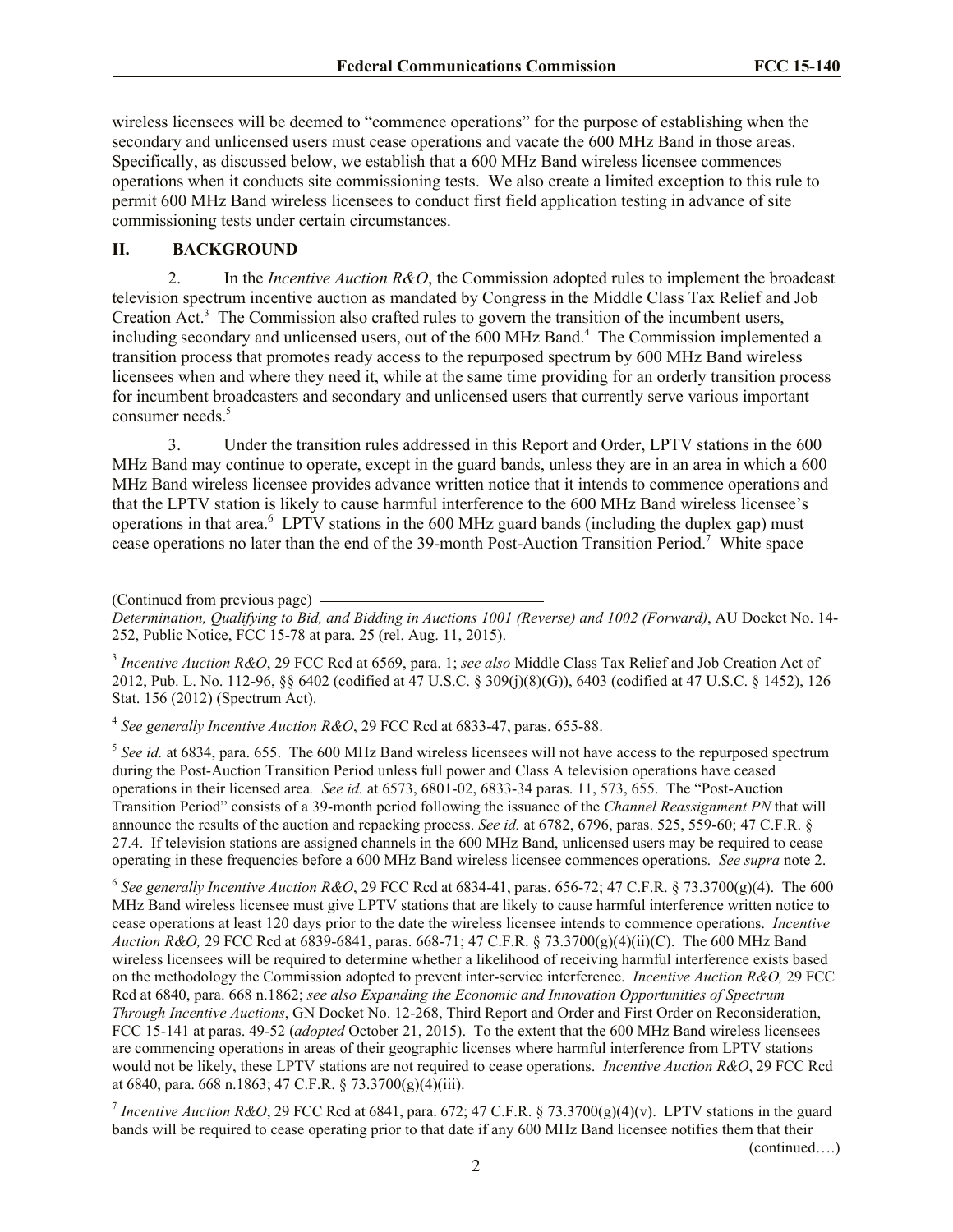devices may continue to operate in the 600 MHz Band, except in those areas in which a 600 MHz Band wireless licensee commences operations and provides the requisite notice to a white space database administrator.<sup>8</sup> BAS licensees must vacate the 600 MHz Band by the end of the Post-Auction Transition Period, or earlier if notified by a 600 MHz Band wireless licensee that it intends to commence operations and that the BAS licensee is likely to cause harmful interference.<sup>9</sup> The Commission did not define the term "commence operations," but stated that it would do so as part of the pre-auction process.<sup>10</sup>

4. On March 26, 2015, we issued the *Commencing Operations PN* and sought comment on the appropriate definition of "commence operations" in light of the Commission's objective to orderly transition secondary and unlicensed users out of the 600 MHz Band.<sup>11</sup> Specifically, we proposed that a 600 MHz Band wireless licensee be deemed to "commence operations" on its licensed spectrum when it begins site activation and commissioning tests prior to launching actual commercial service.<sup>12</sup> In the alternative, we asked whether "any testing" by a wireless licensee could be deemed to constitute the commencement of operations, or whether there was a stage other than site commissioning testing that could be an appropriate benchmark for determining when commencement of operations occurs.<sup>1</sup>

5. The *Commencing Operations PN* also proposed that a 600 MHz Band licensee's notice of intent to commence operations would cover the area served by its commercial service infrastructure deployment.<sup>14</sup> We noted that under this approach, the area subject to notification might include an entire metropolitan area, in the case of the initial launch for a market, or it might be a smaller area, such as a highway corridor, where a licensee is deploying commercial service in phases.<sup>15</sup> Furthermore, we proposed that a 600 MHz Band licensee would be authorized to conduct site commissioning tests on all cell sites within this area subject to notification starting on the date provided in its notice.<sup>16</sup> As an alternative to our proposal, we also sought comment on whether the area subject to a wireless licensee's

<sup>9</sup> Incentive Auction R&O, 29 FCC Rcd at 6841-42, paras. 673-76; 47 C.F.R. § 74.602(h)(5). The 600 MHz Band wireless licensee must provide at least 30 days' advance notice to a BAS operator. *Incentive Auction R&O*, 29 FCC Rcd at 6841-42, para. 674; 47 C.F.R. § 74.602(h)(5)(ii)(A)(2).

<sup>10</sup> *Incentive Auction R&O*, 29 FCC Rcd at 6840, para. 668 n.1861.

<sup>11</sup> *Comment Sought on Defining Commencement of Operations in the 600 MHz Band, GN Docket No. 12-268,* Public Notice, 30 FCC Rcd 3200, paras. 1-2 (2015) (*Commencing Operations PN*)*.*

<sup>12</sup> *Id.* at 3202-03, para. 5.

- <sup>13</sup> *Id.* at 3203, para. 5.
- <sup>14</sup> *Id.* at 3203, para. 6.
- <sup>15</sup> *Id.* at 3203, para. 6.
- <sup>16</sup> *Id.* at 3203, para. 6.

<sup>(</sup>Continued from previous page)

operations would likely cause harmful interference in an area where the wireless licensee intends to commence operations. *Incentive Auction R&O,* 29 FCC Rcd at 6841, para. 672; 47 C.F.R. § 73.3700(g)(4)(v).

<sup>&</sup>lt;sup>8</sup> Incentive Auction R&O, 29 FCC Rcd at 6843-44, para. 680; 47 C.F.R. § 15.707(a)(5). The 600 MHz Band wireless licensee can notify any of the white space database administrators when and where it plans to commence operations, and the white space databases would be updated to preclude unlicensed white space device operations when the licensee commences operations in those areas. *Incentive Auction R&O,* 29 FCC Rcd at 6844, para. 680; 47 C.F.R. § 27.1320. The Commission recently revised various procedures concerning operation of the white space databases, including addressing how the databases can be designed to identify a specified geographic area that corresponds to the area where the 600 MHz Band wireless licensee has commenced operations. *See Amendment of Part 15 of the Commission's Rules for Unlicensed Operations in the Television Bands, Repurposed 600 MHz Band, 600 MHz Guard Bands and Duplex Gap, and Channel 37*, ET Docket No. 14-165, Report and Order, FCC 15-99 at paras. 238-244 (rel. Aug. 11, 2015) (*Part 15 Report and Order*).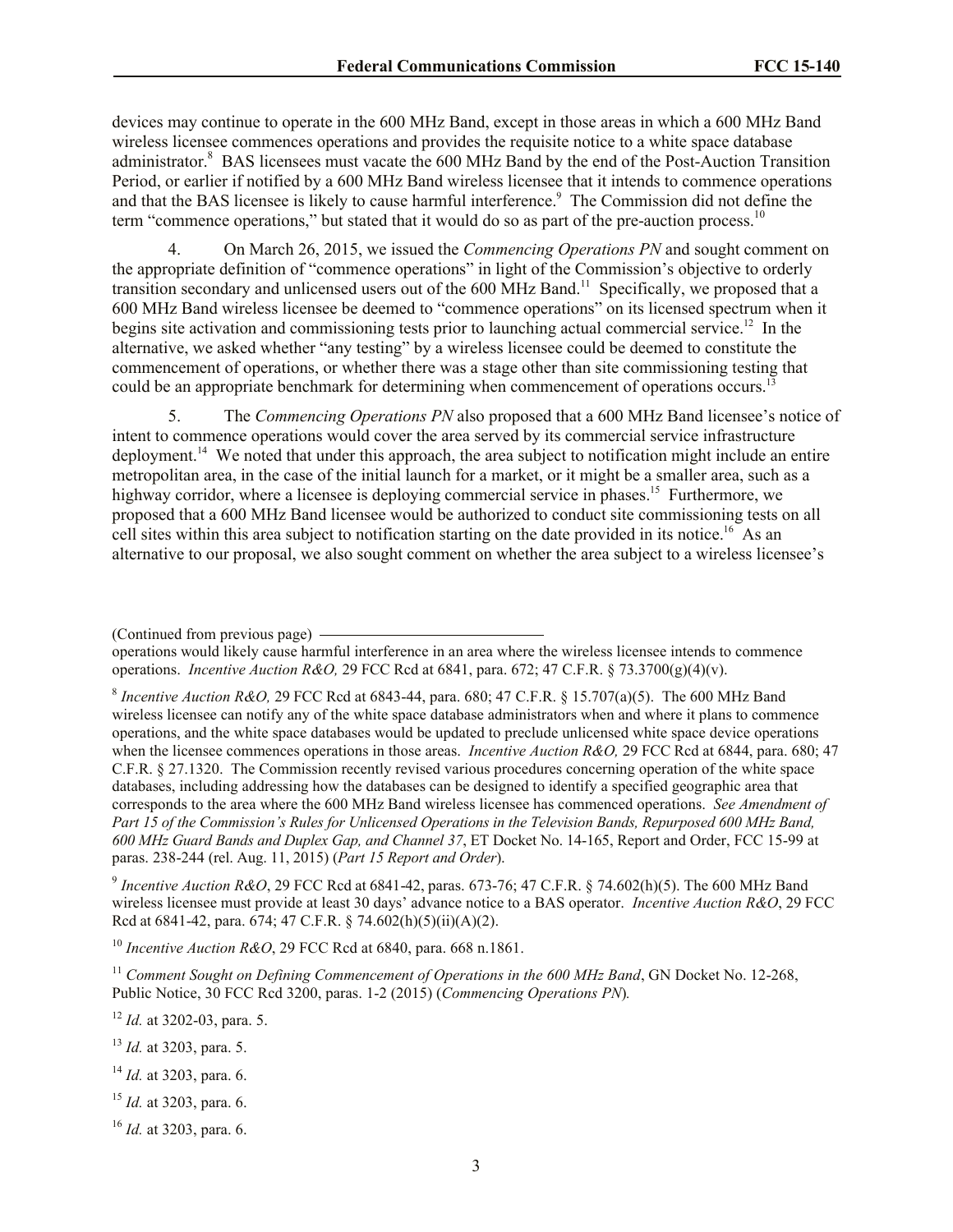notification should cover larger areas to encompass the licensee's phased deployment of infrastructure.<sup>17</sup>

6. In response to the *Commencing Operations PN*, 16 parties filed comments and/or reply comments, the majority of whom generally support our proposal.<sup>18</sup> Initially, several wireless entities opposed our proposal and offered alternatives that differed significantly with respect to the timing and/or scope of how to define "commencing operations."<sup>19</sup> Thereafter, CTIA suggested "a compromise" in which the Commission would adopt its proposed definition of commencing operations but allow wireless operators to conduct what CTIA termed market testing in limited markets and geographic areas prior to commencing operations.<sup>20</sup> AT&T subsequently responded to Commission staff inquiries about how AT&T conducts market testing, which AT&T terms first field application testing.<sup>21</sup>

#### **III. DISCUSSION**

7. Based on our review of the record and as explained below in greater detail, we determine that a 600 MHz Band wireless licensee "commences operations" when it conducts site commissioning tests. In this context, we define that term to include site activation and commissioning tests using permanent base station equipment, antennas and/or tower locations as part of its site and system optimization in the area of its planned commercial service infrastructure deployment.<sup>22</sup> It is at this juncture that a wireless licensee moves from construction to testing its system, and needs unfettered

 $\overline{\phantom{a}}$ 

<sup>19</sup> *See, e.g.,* Comments of AT&T at 10 (filed May 1, 2015) (*AT&T Commencing Operations Comments*); Reply Comments of Competitive Carriers Association at 1-2 (filed May 18, 2015) (*CCA Commencing Operations Reply Comments*); Comments of CTIA – The Wireless Association at 1 (filed May 1, 2015) (*CTIA Commencing Operations Comments*).

<sup>20</sup> Letter of Scott K. Bergmann, Vice President, Regulatory Affairs, CTIA to Marlene H. Dortch, Secretary, FCC, GN Docket No. 12-268 at 1 (filed Sept. 9, 2015) (*CTIA Sept 9, 2015 ex parte*).

<sup>21</sup> Letter of Michael P. Goggin, Counsel, AT&T to Marlene H. Dortch, Secretary, FCC, GN Docket No. 12-268, AU Docket 14-252 at 1 (filed Sept. 21, 2015) (*AT&T Sept 21, 2015 ex parte*).

<sup>17</sup> *Id.* at 3203, para. 6.

<sup>18</sup> *See, e.g.,* Letter from H Nwana, Executive Director, Dynamic Spectrum Alliance, to Marlene H. Dortch, Secretary, FCC, GN Docket No. 12-268 at 1 (filed April 30, 2015) ("DSA supports the Commission's proposal and believes it advances the Commission's transition objectives.") (*DSA Commencing Operations Comments*); Reply Comments of Google Inc. at 4 (filed May 18, 2015) ("the Commission should expeditiously proceed with this balanced approach") (*Google Commencing Operations Reply Comments*); Letter from Paula Boyd, Director, Government and Regulatory Affairs, Microsoft to Marlene H. Dortch, Secretary, FCC, GN Docket No. 12-268 at 1 (filed May 1, 2015) ("Microsoft supports the Commission's proposal") (*Microsoft Commencing Operations Comments*); Comments of the National Association of Broadcasters at 4 (filed May 1, 2015) ("NAB supports the Commission's proposals for the commencement of operations that will trigger displacement in a given area") (*NAB Commencing Operations Comments*); Reply Comments of Open Technology Institute at New America and Public Knowledge at 19 (filed May 18, 2015) ("OTI and PK commend and support the Commission's efforts to ensure that unused 600 MHz spectrum can be put to use for broadband services to the greatest possible extent, rather than lie fallow during the period between the auction and the commencement of service by new licensees in the band.") (*OTI and PK Commencing Operations Reply Comments*); Reply Comments of the Public Broadcasting Service, Association of Public Television Stations, and Corporation for Public Broadcasting at 2 (filed May 18, 2015) ("the Commission should adopt its proposals") (*PTV Commencing Operations Reply Comments*); Reply Comments of Shure Incorporated at 6-7 (filed May 18, 2015) ("Shure generally agrees with the Commission's proposed definition of 'commencement of services'") (*Shure Commencing Operations Reply Comments*); Comments of the Wireless Internet Service Providers Association at 7 (filed May 1, 2015) ("WISPA urges the Commission to adopt the definition of "commencement of operations" described in the *Public Notice*, as augmented by the refinements described" in WISPA's comments) (*WISPA Commencing Operations Comments*).

 $22$  Site activation and commissioning occurs when a base station is first put into operational use. A more detailed description of the tests involved is provided in CCA's Reply Comments. *See CCA Commencing Operations Reply Comments* at 2-4.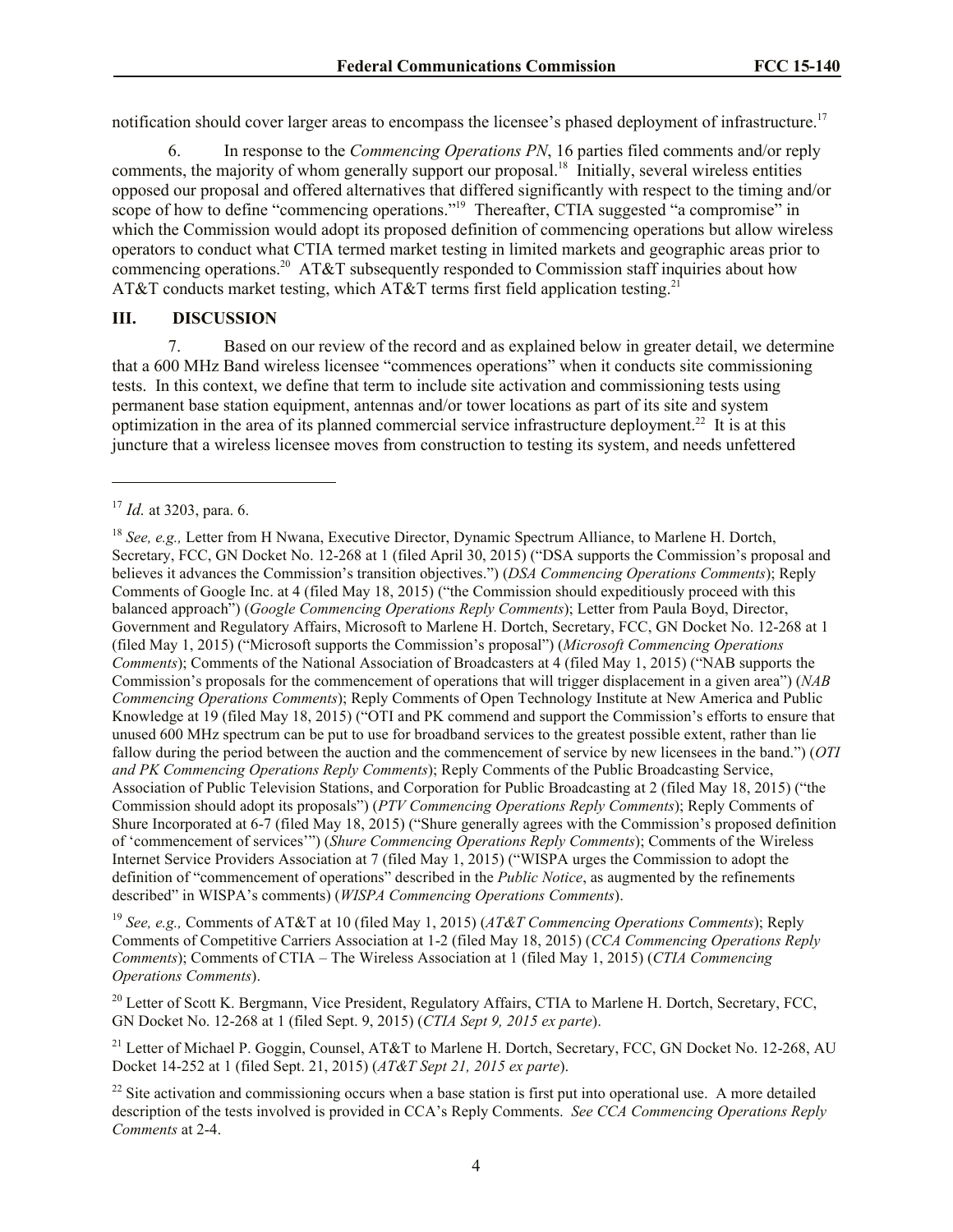access to its licensed spectrum to optimize its network in advance of launching commercial service to customers. In addition, we adopt the proposal in the *Commencing Operations PN* that a licensee's notification of commencement will cover the area served by its commercial service infrastructure deployment.<sup>23</sup> We also create a limited exception to these rules to permit 600 MHz Band wireless licensees to conduct first field application testing in advance of site commissioning testing, under certain circumstances. Our decision balances the policy goal of providing an orderly transition process for secondary and unlicensed users in the band with that of providing 600 MHz Band wireless licensees with exclusive access to their spectrum as soon as they are ready to deploy wireless service in the band.

### **A. Defining the Timing of Commencing Operations**

8. Many months of preparatory work go into planning and deploying a wireless broadband system. As noted by wireless industry commenters, they must engage in extensive construction and testing of equipment and service before licensees can launch commercial service in a particular market.<sup>24</sup> When a wireless licensee establishes permanent base stations, with permanent antennas, and/or tower locations, the licensee will need access to its licensed spectrum to perform site activation and commissioning tests to ensure that the base station performs as expected.<sup>25</sup> The licensee must "analyze" multiple factors, including but not limited to signal generation, power measurement, frequency error, unwanted emissions, occupied bandwidth, adjacent-channel leakage, and spurious emissions" as part of this testing.<sup>26</sup> In sum, the start of the site commissioning testing phase requires the use of licensed frequencies for committed sites in anticipation of bringing up a wireless broadband system in an area. Therefore, we find that a 600 MHz Band wireless licensee "commences operations" when it begins its site commissioning tests.

9. As many commenters point out, choosing site commissioning testing as the benchmark for defining commencement of operations provides a relevant and sustainable sign that 600 MHz Band wireless licensees are committed to deploying service in a particular area and will begin providing commercial service in the immediate term.<sup>27</sup> Furthermore, it will minimize, to the extent possible, the time between cessation of secondary and unlicensed use and initiation of commercial wireless service.<sup>28</sup> This takes the interests of secondary and unlicensed users into account but still provides uncompromised

l

<sup>23</sup> *See Commencing Operations PN*, 30 FCC Rcd at 3203, para. 6.

<sup>24</sup> *AT&T Commencing Operations Comments* at 8 (citing January 2013 *CTIA Comments* in Dkt. 12-268, at 40); *see also* CCA *Reply Comments* at 2*.*

<sup>25</sup> *See Commencing Operations PN*, 30 FCC Rcd at 3202-03, para. 5.

<sup>26</sup> *See CCA Commencing Operations Reply Comments* at *2*. As described by CCA, site commissioning and activation tests are the start of an extensive testing process that prepares the network for operation. In addition to the tests mentioned above, testing includes drive testing of individual sites, cluster optimization testing, and drive tests among multiple clusters. *See id.* at 2-3. The time to complete this process varies depending upon the licensee's business plans as well as local market factors. As CCA notes, "the process of bringing up . . . a cluster of sites . . . for a given location requires approximately three to four months of testing across a license area that, depending on the PEA, could cover a large and diverse geographic area." *Id.* at 3.

<sup>27</sup> *See, e.g., Google Commencing Operations Reply Comments* at 2-3; *NAB Commencing Operations Comments* at 2; *Microsoft Commencing Operations Comments* at 2. PTV notes that as a practical matter, until a carrier begins site commissioning tests, there is no primary-service operation a secondary user must protect, and thus no need for secondary users to abandon operations. *PTV Commencing Operations Reply Comments* at 4-5.

<sup>28</sup> Many commenters argue that the spectrum should not lay fallow. *See, e.g., DSA Commencing Operations Comments* at 1; Comments of Google Inc. at 2-3 (filed May 1, 2015) (*Google Commencing Operations Comments*); *NAB Commencing Operations Comments* at 2; *OTI and PK Commencing Operations Reply Comments* at 5; *PTV Commencing Operations Reply Comments* at 3; *Shure Commencing Operations Reply Comments* at 6-7; *WISPA Commencing Operations Reply Comments* at 6.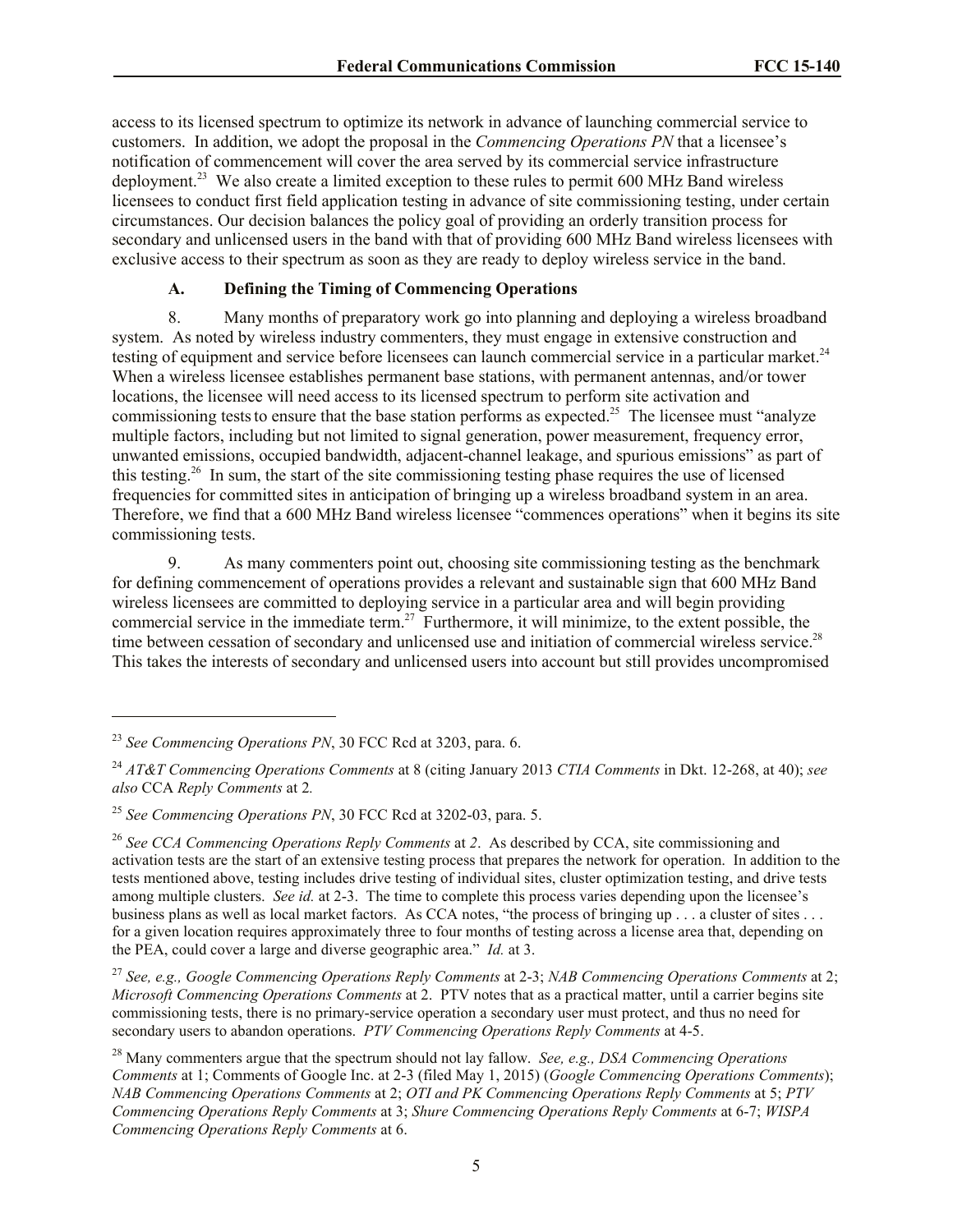access to the 600 MHz Band by wireless licensees when they need it.<sup>29</sup> Accordingly, we find that our proposed definition of "commencing operations" appropriately balances the competing interests we must consider in transitioning the  $600$  MHz Band to wireless use.<sup>30</sup>

10. We decline to adopt AT&T, CTIA and CCA's proposal to define commencement of operations in the 600 MHz Band to include the early stages of pre-deployment. These commenters propose that secondary and unlicensed users should clear the 600 MHz Band as early as the initial transmission of a radio frequency ("RF") signal by a wireless licensee under its 600 MHz Band license.<sup>31</sup> In support, CTIA and CCA argue that early pre-deployment testing of equipment and services would be best run in actual operating conditions (*i.e*., without the presence of secondary users) on the wireless carrier's licensed frequencies.<sup>32</sup> CTIA also opines that if licensees must commit to permanent base station equipment and permanent antenna locations as a prerequisite to commencing operations, carriers will be required to make "critical investments before they are able to ascertain their needs."<sup>33</sup> CTIA argues that the unique deployment challenges (such as the presence of broadcast television stations in some areas) for wireless licensees in the 600 MHz Band also justify removal of secondary and unlicensed signals from a licensed area as quickly as possible.<sup>34</sup>

11. Permitting wireless carriers to displace incumbent secondary and unlicensed users at the first RF transmission or in the earliest stages of pre-deployment would be inconsistent with the balancing of interests we established as part of the transition plan for the  $600$  MHz Band.<sup>35</sup> We agree that  $600$  MHz Band wireless licensees require actual fully modulated waveforms at full operational power, on their specific licensed frequencies, when they are ready to test specific functionality (such as handover and out of band emissions), adjust site coverage, and minimize interference between sites. This requirement is the basis for our definition of commence operations. Other tests that occur earlier in the deployment process, however, such as drive testing for site evaluation and propagation model calibration, typically do not require use of the licensee's specific licensed frequencies to produce accurate results. For example, if an LPTV station is located within an anticipated coverage area, a 600 MHz Band wireless licensee can perform these early pre-deployment tests on adjacent or nearby channels, or possibly using narrowband signals on the channel edge, without receiving interference.

12. We also decline to adopt the proposals of WISPA and Sennheiser that commencement of

l

<sup>29</sup> *See, e.g., Google Commencing Operations Comments* at 1, 3; *OTI and PK Commencing Operations Reply Comments* at 5; *PTV Commencing Operations Reply Comments* at 1-2.

<sup>30</sup> *See Commencing Operations PN*, 30 FCC Rcd at 3200, para. 2.

<sup>31</sup> *See AT&T Commencing Operations Comments* at 3 (all secondary and unlicensed users should be required to cease operations in the repurposed spectrum when a 600 MHz wireless licensee "begin[s] any radiofrequency transmissions in the 600 MHz band"); *CCA Commencing Operations Reply Comments* at 3 ("operations commence at the time of initial radiofrequency transmission by the 600 MHz Band licensee"); *CTIA Commencing Operations Comments* at 4 ("the Commission should adopt a definition of 'commence operations' that requires secondary users to clear the relevant 600 MHz spectrum when a wireless licensee initially transmits on its licensed spectrum").

<sup>32</sup> *See, e.g., CTIA Commencing Operations Comments* at 7 (wireless licensees may "over-engineer" their systems to guard against non-existent interference); *CTIA Commencing Operations Reply Comments* at 5 ("If carriers' licensed frequencies are burdened with the presence of secondary operations, it will be much more difficult for carriers to engineer and test their networks. Further, carriers will not be able to conduct this testing in a frequency environment that accurately reflects the frequency environment in which consumer devices will be operating."); *CCA Commencing Operations Reply Comments* at 3-4 (wireless licensees will need to be able to operate tests without interference from secondary users).

<sup>33</sup> *CTIA Commencing Operations Comments* at 7*. See infra* Section III.C for a discussion of the limited exception for first field application testing.

<sup>34</sup> *CTIA Commencing Operations Comments* at 5-6.

<sup>35</sup> *See Incentive Auction R&O*, 29 FCC Rcd at 6834, para 655.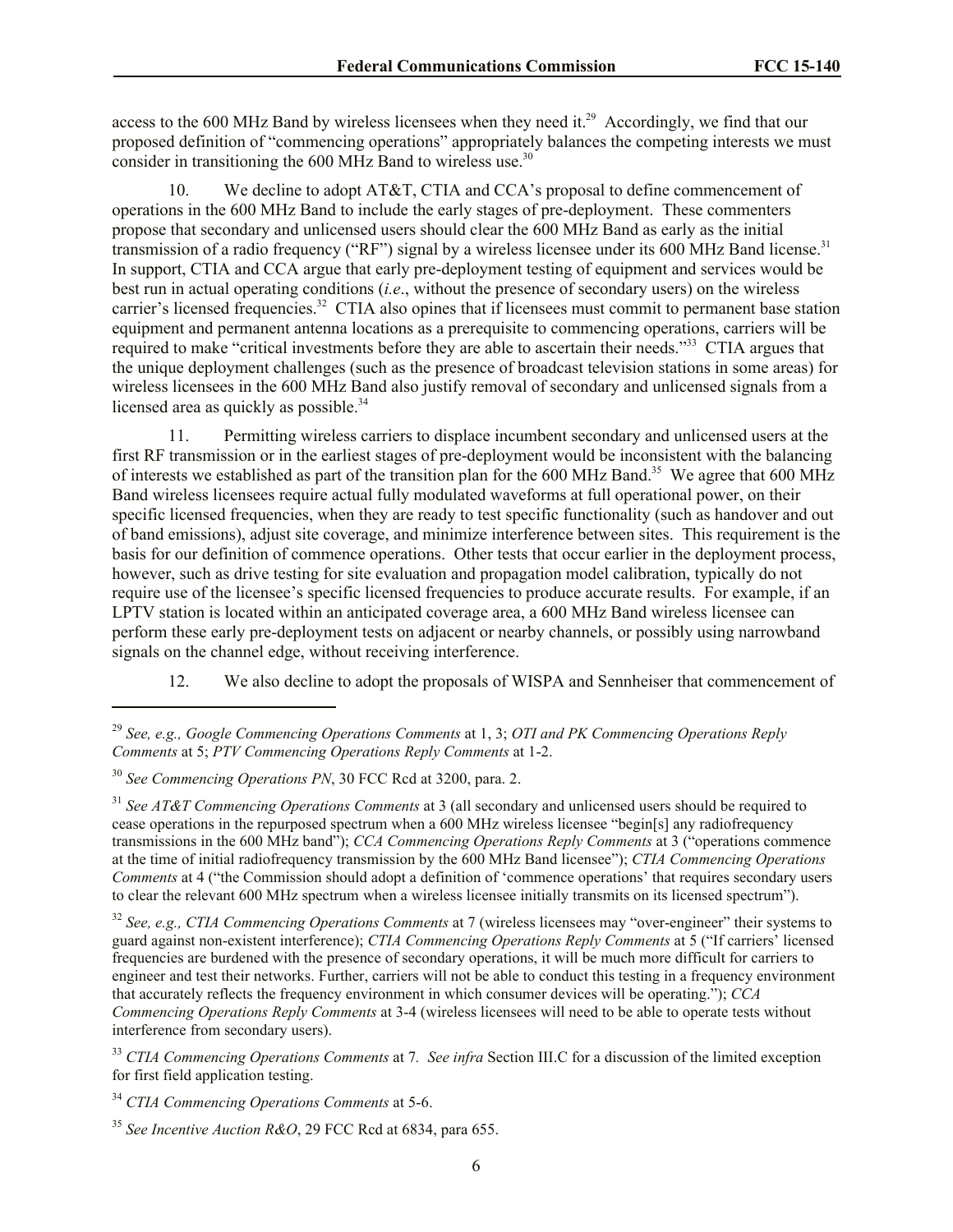operations should be tied to the actual start of commercial service to the public.<sup>36</sup> According to WISPA, service to the public undergirds any justification for exclusivity and freedom from interference.<sup>37</sup> Defining commencement of operations to mean actual launch of commercial service by the 600 MHz Band wireless licensee, however, would ignore the scope and nature of testing necessary to bring a complex network of sites into synchronized operation to provide seamless communications that meet users' commercial service quality expectations. As discussed above, once a 600 MHz Band wireless licensee has begun construction of permanent base stations in an area, the licensee needs access to its particular licensed frequencies to accurately assess the performance of these base stations and associated user equipment in an environment free from interference. As CCA describes, "providers must conduct multiple facility tests before starting operations, which must be repeated to ensure error- and interference free deployment."<sup>38</sup> These tests are necessary for the licensee to resolve all technical issues prior to the licensed spectrum being used for commercial service. Given that such testing is essential to the provision of commercial quality service, we find that tying commencement of operations to actual launch of commercial service, as suggested by WISPA and Sennheiser, would undermine the needs of the 600 MHz Band licensees and could potentially hinder delivery of service to the public.

13. AT&T and CTIA also argue that the Spectrum Act precludes allowing secondary and unlicensed users to operate in the licensed 600 MHz Band after the spectrum is reallocated for wireless services.<sup>39</sup> We are not persuaded by these arguments. As explained in the *Incentive Auction R&O*, the Spectrum Act reinforces the Commission's established spectrum management authority, $40$  under which we decided to allow secondary and unlicensed use of the 600 MHz Band by LPTV stations, BAS, and white space devices on a non-interfering basis for set periods of time, ending with the post-auction transition period or when 600 MHz Band wireless licensees provide the requisite notice that they intend to commence operations in areas of their geographic licenses where there is a likelihood of receiving harmful interference.<sup>41</sup> Our decision here merely finalizes the process for determining when secondary and unlicensed users need to vacate the 600 MHz Band in areas where a 600 MHz Band wireless licensee needs the spectrum.<sup>42</sup> Nothing in the transition framework we adopted in the *Incentive Auction R&O*, or

l

<sup>36</sup> *WISPA Commencing Operations Comments* at 4 ("the initiation of site commissioning testing should be closely tied to the target date for the inauguration of actual licensed service to the public"); Letter from Laura A. Stefani, Counsel for Sennheiser Electric Corp. to Marlene H. Dortch, Secretary, FCC, GN Docket No. 12-268 at 2 (filed May 27, 2015) ("the public interest would be better served by tying commencement of service to the offering of service to the public for a fee rather than to testing"). *Accord OTI and PK Commencing Operations Reply Comments* at 5.

<sup>37</sup> *See WISPA Commencing Operations Comments* at 3-4; *see also WISPA Commencing Operations Reply Comments* at 5-7.

<sup>38</sup> *CCA Commencing Operations Reply Comments* at 3.

<sup>39</sup> *See, e.g., AT&T Commencing Operations Comments* at 6; *CTIA Commencing Operations Comments* at 8.

<sup>40</sup> *Incentive Auction R&O*, 29 FCC Rcd at 6607, para 89. Title III of the Communications Act of 1934, as amended, 47 U.S.C. §§ 301, *et seq.*, "endow[s] the Commission with expansive powers," including "broad authority to manage spectrum . . . in the public interest." *Cellco P'ship v. FCC,* 700 F.3d 534, 541, 542 (D.C. Cir. 2012) (internal quotes and citations omitted). Determinations with respect to spectrum allocation policy have long been recognized to be precisely the sort that Congress intended to leave to the broad discretion of the Commission under § 303 of the Communications Act. *See Nat'l Ass'n of Regulatory Util. Comm'rs v. FCC,* 525 F.2d 630, 635-36 (D.C. Cir. 1976) (initial allocation of spectrum for land mobile radio service). The Spectrum Act reinforces the Commission's established authority by authorizing it to "implement and enforce" the Spectrum Act's provisions (including incentive auction authority) "as if this title is a part of the Communications Act of 1934." *See* 47 U.S.C. § 1403(a).

<sup>41</sup> *See generally Incentive Auction R&O*, 29 FCC Rcd at 6833-47, paras. 655-88. *See also supra* para. 3.

<sup>42</sup> We decided in the *Incentive Auction R&O* to define that term as part of the pre-auction process. *Incentive Auction R&O*, 29 FCC Rcd at 6840, para. 668 n.1861.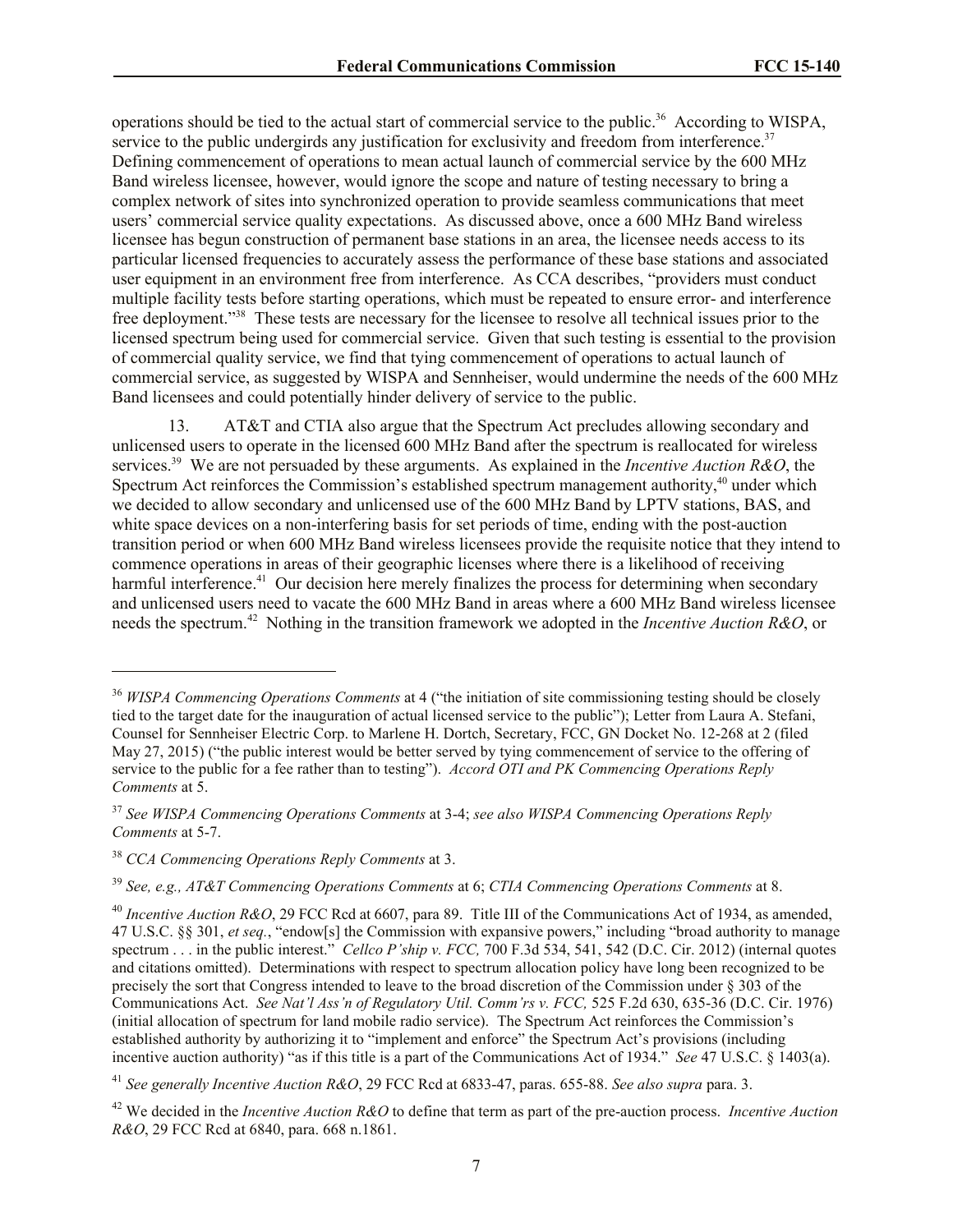the decisions reached in this Report and Order is inconsistent with the Spectrum Act.<sup>43</sup>

# **B. Area Served Under Commencing Operations Definition**

14. We adopt our proposal that a licensee's notification of commencement of operations covers the area served by its planned commercial service infrastructure deployment.<sup>44</sup> The licensee's commercial service deployment area is determined by the specific locations of the base stations it will construct to provide contiguous coverage to its customers in the area; the outermost base station sites form the boundary of the area. Each site included within this boundary must be capable of handing over mobile traffic to at least one other site within the boundary on the same licensed frequency. Many commenters support defining the area covered by a licensee's notification of commencement in a way that allows secondary and unlicensed users access to spectrum that might otherwise lay fallow until wireless operations begin in all geographic areas under a license rather than just in certain areas.<sup>45</sup>

15. We decline to adopt the proposals of AT&T, CCA, and CTIA that would require secondary and unlicensed users to vacate the entire Partial Economic Area ("PEA") when a 600 MHz Band wireless licensee commences operations in just one particular portion of a PEA.<sup>46</sup> These commenters argue that granting licensees access to the entire PEA will free them of the burden of continually having to update data on the scope of their deployment merely to obtain interference protection over a changing deployment area.<sup>47</sup> We are not persuaded that our decision herein will impose an undue burden on 600 MHz Band wireless licensees. While a 600 MHz Band wireless licensee may need to provide notice for new areas, the rules we adopt will permit these licensees to plan for, and roll out service to, large or small areas of deployment, as they see fit, based on their business plans and needs, rather than predefined geographic boundaries. Although allowing 600 MHz Band wireless licensees exclusive access to their entire licensed area upon their first RF transmission might be less burdensome, it could result in the spectrum lying fallow for a longer period of time than is necessary.<sup>48</sup> Instead, our

<sup>44</sup> *See Commencing Operations PN*, 30 FCC Rcd at 3203, para. 6.

l

<sup>45</sup> *See, e.g., DSA Commencing Operations Comments* at 1; *Google Commencing Operations Comments* at 2-3; *NAB Commencing Operations Comments* at 2-3; *OTI and PK Commencing Operations Reply Comments* at 5, 12-13; *PTV Commencing Operations Reply Comments* at 3-5; *Shure Commencing Operations Reply Comments* at 6-7; *WISPA Commencing Operations Reply Comments* at 6. *See also Microsoft Commencing Operations Comments* at 2.

<sup>46</sup> *See AT&T Commencing Operations Comments* at 10; *CTIA Commencing Operations Comments* at 7-9; CCA *Commencing Operations Reply Comments* at 4.

<sup>47</sup> *See AT&T Commencing Operations Reply Comments* at 11 ("licensees should not be under any sort of continuing obligation to provide updated information about the precise areas in which any of its radiofrequency transmissions in the 600 MHz band are occurring in its exclusively licensed spectrum"); *CTIA Commencing Operations Comments* at 9 ("wireless carriers should only be required to submit a single notice that will apply throughout their licensed area and will require all secondary and/or unlicensed services . . . to cease operating on the licensed 600 MHz spectrum"). These commenters also argue that as the primary user of the spectrum, a 600 MHz Band wireless licensee should have immediate, unimpeded, and exclusive access to its licensed spectrum throughout its entire licensed area when it makes its first RF transmission, regardless of whether the licensee plans to immediately provide wireless service to the entire licensed area. *See AT&T Commencing Operations Comments* at 10; *CTIA Commencing Operations Comments* at 7-9; CCA *Commencing Operations Reply Comments* at 4. We reject this argument for the reasons discussed below.

<sup>48</sup> *See, e.g., DSA Commencing Operations Comments* at 1; *Google Commencing Operations Comments* at 2-3; *NAB Commencing Operations Comments* at 2-3; *OTI and PK Commencing Operations Reply Comments* at 5, 12-13; *PTV Commencing Operations Reply Comments* at 3-5; *Shure Commencing Operations Reply Comments* at 6-7; *WISPA Commencing Operations Reply Comments* at 6. *See also Microsoft Commencing Operations Comments* at 2.

<sup>&</sup>lt;sup>43</sup> OTI, PK, and WISPA agree the Spectrum Act does not prohibit the transition framework the Commission has created because the Spectrum Act does not contain any language prohibiting the continued, productive posttransition use of the 600 MHz spectrum by secondary and unlicensed users. *See OTI and PK Commencing Operations Reply Comments* at 14-18; *WISPA Commencing Operations Reply Comments* at 8-9.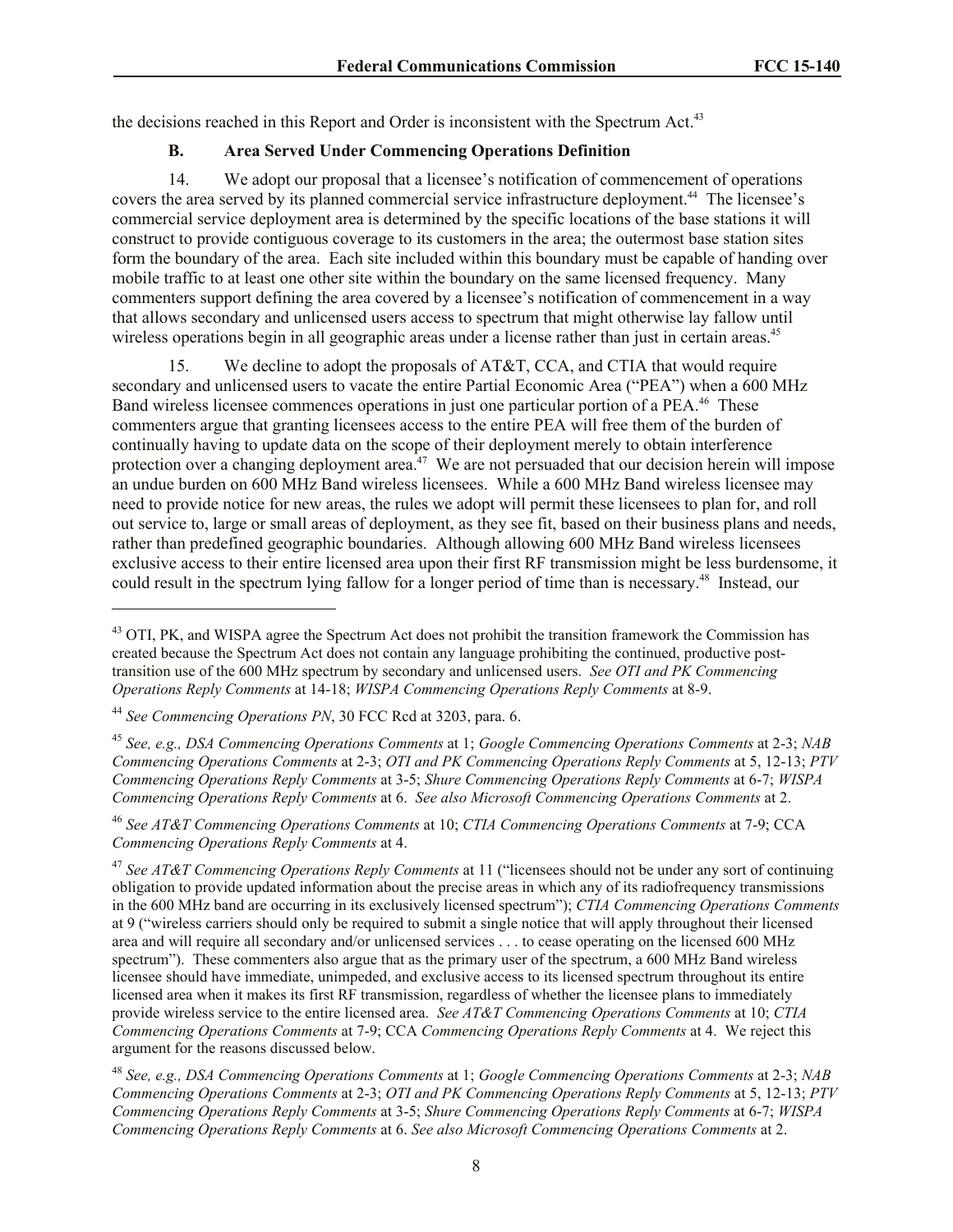decision maintains the balance struck in the *Incentive Auction R&O* to promote access to the 600 MHz Band for wireless licensees when and where they need it while providing an orderly transition process for secondary and unlicensed users that currently are serving consumer needs.<sup>49</sup>

16. Further, while a license issued for the 600 MHz Band does include the right to exclusive use, it does not include the immediate right to exclude for the entire license area.<sup>50</sup> 600 MHz Band wireless licensees will have all of the rights and obligations conferred by the Commission's *Incentive Auction R&O*, including the right to exclusive use in areas where the licensee commences operations and provides the requisite notification to secondary and unlicensed users prescribed by the transition procedures adopted therein.<sup>51</sup> Until the licensee commences operations in areas of their geographic licenses where there is a likelihood of receiving harmful interference, secondary and unlicensed users retain their right to operate in the 600 MHz Band.The approach we are adopting regarding the area to be covered by a 600 MHz Band wireless licensee's notification is consistent with the Commission's prior spectrum management decisions, <sup>52</sup> and its other decisions regarding the transition process in the *Incentive Auction R&O.* 53

# **C. First Field Application Testing**

17. Although the wireless industry generally opposed the Commission's proposed definition of commencement of operations, it has, through CTIA, suggested "a compromise" that would modify this definition to include "market testing" in addition to site commissioning testing.<sup>54</sup> CTIA describes market testing as a phase prior to site commissioning in which the wireless licensee deploys "prototype equipment in a limited number of markets to determine if the equipment actually performs as expected in the real-world (as compared to laboratory performance) and if the propagation models and software that have been developed accurately model the capabilities of the new radiofrequency equipment."<sup>55</sup> CTIA

l

<sup>53</sup> *See generally Incentive Auction R&O*, 29 FCC Rcd at 6833-47, paras. 655-88. *See also supra* para. 3.

<sup>54</sup> *CTIA Sept 9, 2015 ex parte* at 1. CTIA indicates that what it has termed "market testing" may also be referred to as "cluster testing" or "first field application testing." *Id.* at 2 n.3.

(continued….)

<sup>49</sup> *Incentive Auction R&O*, 29 FCC Rcd at 6834, para. 655.

<sup>50</sup> *See CTIA Commencing Operations Comments* at 8 (defining notice to extend to less than the entire PEA conflicts "with the exclusive rights purchased by wireless operators") *See also AT&T Commencing Operations Comments* at 5 ("the Commission has required secondary licensees to cease operations and make way for exclusive use licensees in previous spectrum reallocations").

<sup>51</sup> *See, e.g., AT&T Commencing Operations Comments* at 2 ("The Commission should ensure that winning bidders obtain the full array of rights that come with the licenses they have purchased, including the ability to exclude interfering operators from the spectrum"). *But see* Reply Comments of the National Association of Broadcasters at 2 (filed May 1, 2015) ("many LPTV and translator station owners purchased their spectrum rights when they purchased licenses on the secondary market") (*NAB Commencing Operations Reply Comments*).

<sup>52</sup> *See, e.g., Amendment to the Commission's Rules Regarding a Plan for Sharing the Costs of Microwave Relocation*, ET Docket No. 95-157, First Report and Order and Further Notice of Proposed Rulemaking, 11 FCC Rcd 8825, 8858-59, para 65 (1996) (microwave users allowed in the 2 GHz band until the PCS licensee needs the spectrum in an area); *Revision of Part 15 of the Commission's Rules Regarding Ultra-Wideband Transmission Systems*, ET Docket No. 98-153, Memorandum Opinion and Order and Further Notice of Proposed Rule Making, 18 FCC Rcd 3857, 3886, para. 74 (2003) (citing *AT&T Wireless Services, Inc. v. FCC*, 270 F.3d 959, 964 (D.C. Cir. 2001) for the position that "even an exclusive licensee cannot object to secondary use of its spectrum as long as no harmful interference results").

<sup>&</sup>lt;sup>55</sup> *Id.* at 2. Specifically, CTIA states that during this phase, new 600 MHz Band wireless licensees will need to: "(1) test different base station equipment from a variety of vendors; (2) test different antennas from different vendors (and different antenna configurations); (3) measure coverage in the market (as compared to predicted coverage from the propagation model; (4) test functioning of hardware and software within the base station equipment; and (5) measure the effects of impairments (both domestic and foreign) that will remain in the 600 MHz band from full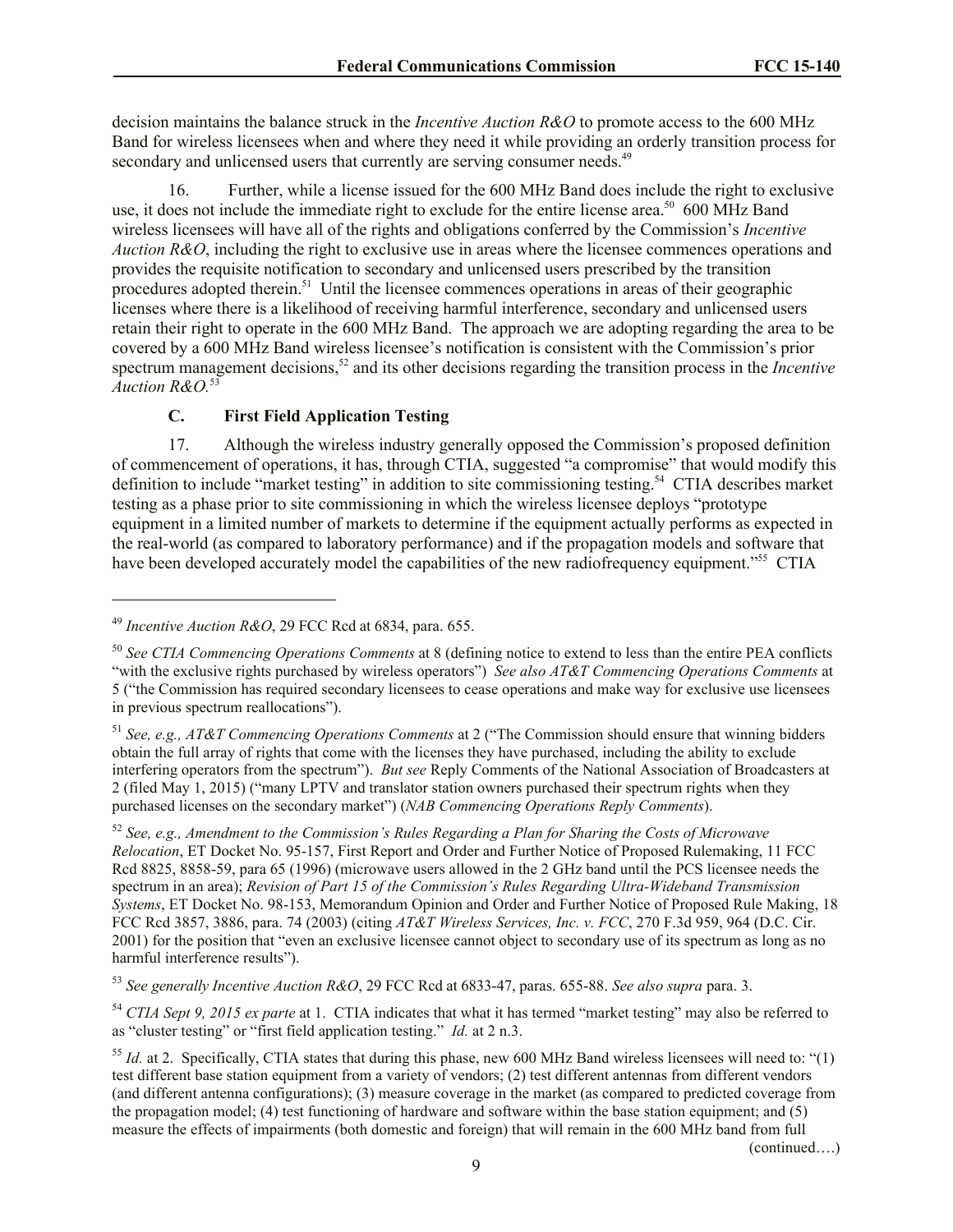states that this testing is conducted in a limited number of markets –"typically . . . only a fraction of the areas where full commercial launch will occur" – and typically within only a portion of the market area – a cluster or clusters of base station sites.<sup>56</sup> More specifically, CTIA states that such testing usually involves "two to six test areas, comprising from as little as 10 sites to 200-300 sites," covering generally no more than 1,000 square miles.<sup>57</sup> CTIA asserts that if 600 MHz Band wireless licensees are not able to conduct market testing of new equipment, software, and possibly technology on their licensed frequencies without the presence of secondary and unlicensed users, deployment of mobile broadband services in the band will be delayed, which it argues would be contrary to Congress's paramount objective in granting the FCC authority to hold the incentive auction.<sup>58</sup>

18. Subsequently, AT&T responded to Commission staff inquiries about how it conducts what it terms first field application ("FFA") testing.<sup>59</sup> According to AT&T, FFA testing for a new spectrum band "consists of three main areas of evaluation – network hardware, software, and devices [and] . . . incorporates as many different combinations of morphologies (rural, suburban and urban) and network configurations as practicable, to emulate the actual environments found in the network."<sup>60</sup> AT&T further explains that base station hardware testing covers all possible combinations of baseband and radiohead configurations at a cluster of 20-30 sites to ensure the hardware is working as designed and is compatible with existing network facilities.<sup>61</sup> Testing how devices interoperate with hardware and software in the new band typically requires a cluster of 50-150 sites.<sup>62</sup> Finally, AT&T states that software testing to ensure that new hardware and devices are fully operational requires the largest testing area, "as many as 200-300 sites, to cover as many possible combinations of morphology and hardware and software configurations" as exist in a nationwide network.<sup>63</sup> AT&T indicates that it performs FFA testing in areas that are among the first areas where it plans to deploy commercial service, and asserts FFA testing in 600 MHz will be critical because there has been no prior commercial wireless deployment in the band. $64$ 

19. As an initial matter, the terminology that the wireless industry uses to refer to this type of testing appears to vary from operator to operator. For convenience, we will use AT&T's term – first field application – which conveys more precisely than other terms the nature and scope of this testing. The FFA testing that CTIA and AT&T describe as being essential to timely deployment of 600 MHz Band wireless service would not fit squarely within the definition of "commencing operations" that we proposed in the *Commencing Operations PN* and adopt in this Report and Order, because FFA testing may involve equipment, antennas and locations that are not permanent. We decline to revise our general definition of when a carrier will be deemed to "commence operations" as CTIA recently advocates.<sup>65</sup> Nevertheless, we are persuaded that it is in the public interest to permit 600 MHz Band wireless licensees to undertake FFA testing on their licensed frequencies in limited areas free from potential interference

<sup>(</sup>Continued from previous page)

power broadcast television stations (as opposed to the predicted levels of interference from the Commission's engineering models)." *Id.*

<sup>56</sup> *Id.* at 1-3. <sup>57</sup> *Id.* at 3. <sup>58</sup> *Id.* at 4. <sup>59</sup> *AT&T Sept 21, 2015 ex parte* at 1. <sup>60</sup> *Id.* at 1-2. <sup>61</sup> *See id.* at 2. <sup>62</sup> *Id.* at 2. <sup>63</sup> *Id.* at 2. <sup>64</sup> *Id.* at 2. <sup>65</sup> *See CTIA Sept 9, 2015 ex parte* at 1.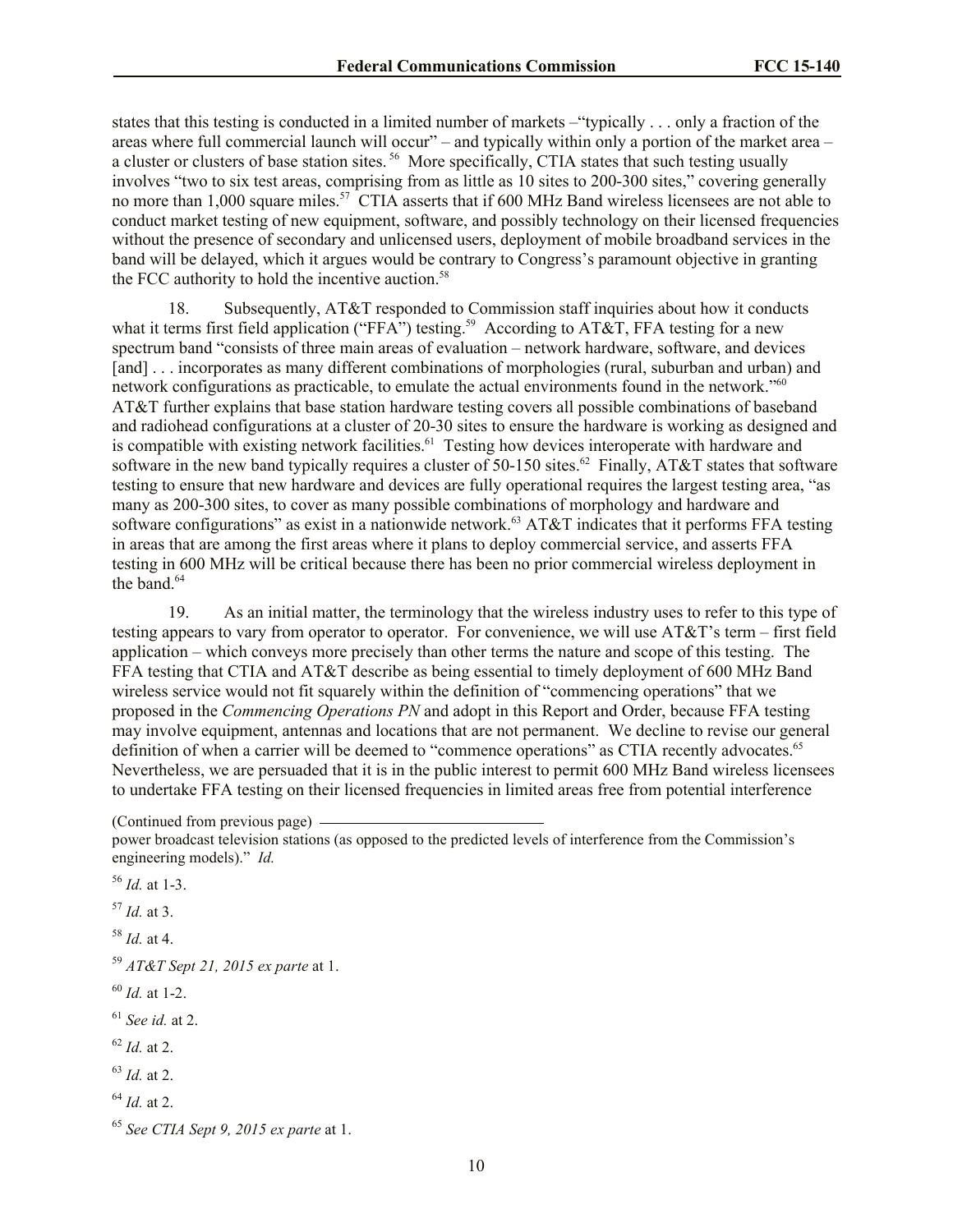from secondary and unlicensed users, because such testing will speed deployment of the 600 MHz Band and accelerate the use of these frequencies by 600 MHz wireless licensees to provide service to consumers. We also are persuaded that the limited exception we establish for FFA testing will not upset the balance we strike between promoting ready access to the 600 MHz Band for wireless licensees while providing an orderly transition process for secondary and unlicensed users.

20. Therefore, we provide a limited exception to the rule defining commencement of operations, to permit 600 MHz Band licensees to conduct FFA testing on their licensed frequencies in advance of site activation and commissioning testing without the presence of secondary and unlicensed users. Based on information presented by  $AT&T^{66}$  and on FCC staff network engineering expertise, we expect that FFA testing pursuant to this exception would be done in a small number of areas, with the parameters presented as typical by CTIA<sup>67</sup> constituting the upper bound on what we would consider reasonable. In most cases, FFA testing should require fewer test areas, fewer sites,<sup>68</sup> and cover more restricted geographic areas. Further, we expect that FFA testing would be done only in license areas where 600 MHz Band wireless licensees expect to rapidly deploy service to end users, and that this deployment will follow the FFA testing phase as soon as possible.<sup>69</sup> In the areas in which a 600 MHz Band licensee intends to take advantage of this exception, it must notify secondary and unlicensed users of the need to vacate the spectrum by following the transition procedures adopted in the *Incentive Auction R&O* and the *Part 15 Report and Order*.<sup>70</sup> In portions of the license area that do not contain sites involved in the licensee's FFA testing, secondary and unlicensed users will be allowed to continue operating until the close of the transition period or when the licensee notifies them of its intent to commence operations as defined in this Report and Order.<sup>71</sup>

#### **D. Other Issues**

21. We reject as untimely requests for reconsideration of several commenters that we modify the transition procedures established in the *Incentive Auction R&O.*<sup>72</sup> The Commission previously

 $\overline{\phantom{a}}$ 

<sup>69</sup> *See CTIA Sept 9, 2015 ex parte* at Appendix A.

<sup>70</sup> *See id.* at 4-5. *See also supra* para. 3, nn. 6, 8 & 9 (citing *Incentive Auction R&O*, 29 FCC Rcd at 6839-42, 6844, paras. 668-71, 674, 680); *Part 15 Report and Order* at paras. 238-44.

<sup>71</sup> *See CTIA Sept 9, 2015 ex parte* at Appendix A. *See also supra* para. 3.

<sup>72</sup> Specifically, AT&T argues that the Commission should require that all secondary and unlicensed users cease operations by the end of the 39-month Post-Auction Transition Period or at an earlier date if a licensee provides 120 days' notice that it intends to commence operations. *AT&T Commencing Operations Comments* at 3-4. AT&T also requests an expedited enforcement mechanism to clear unlicensed or secondary users that fail to vacate the spectrum within the applicable timeframe. *Id.* at 10. CTIA asks that wireless licensees be granted control of the process for, and details of, notice of commencement of service. *CTIA Commencing Operations Comments* at 9. CP Communications and Shure requested that licensed professional microphone users be treated like LPTV stations and allowed to continue operating indefinitely in the 600 MHz Band until they receive advance written notice that a 600 MHz Band licensee intends to commence operations and that the microphone user will cause interference to that wireless provider. Comments of CP Communications, LLC at 2 (filed May 1, 2015); *Shure Commencing Operations Reply Comments* at 3. Shure also asks that a wireless licensee be required to certify that it has begun site commissioning tests and that all power systems and backhaul connectivity are installed and operational. *Shure Commencing Operations Reply Comments* at 7. Finally, WISPA argues that a sixty day advance notification period should be provided to unlicensed users before they must vacate the 600 MHz Band. *WISPA Commencing* 

(continued….)

<sup>66</sup> *See supra* para. 18.

<sup>67</sup> *See supra* para. 17.

 $^{68}$  In particular, it is our understanding that in many cases, FFA software testing, which CTIA and AT&T say typically involves 200-300 sites, may take place without implicating radiofrequency transmissions. With respect to deployment of the 600 MHz Band, we expect that 600 MHz Band wireless licensees conducting software testing in such situations would not notify secondary and unlicensed users to vacate the band for these tests.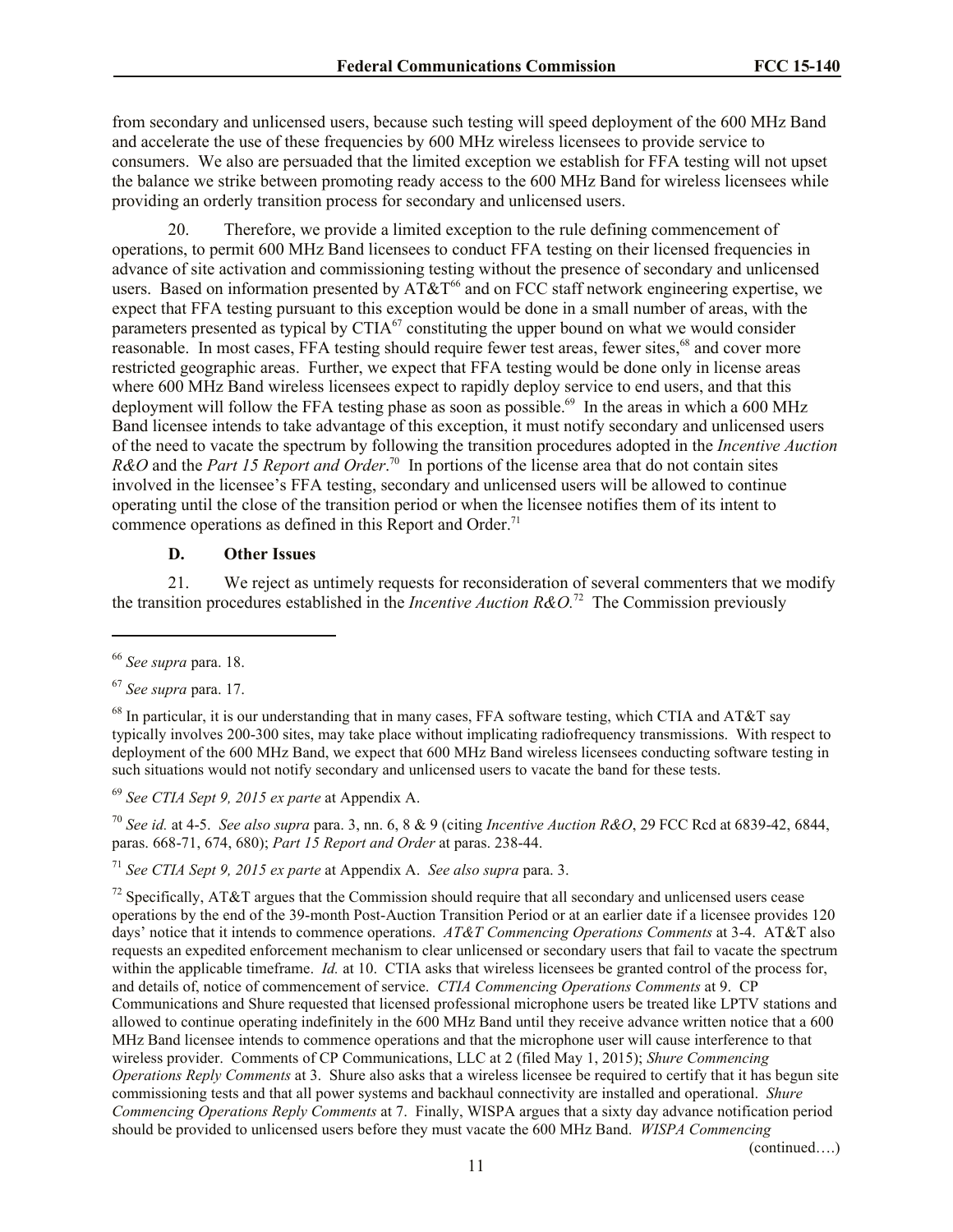determined in the *Incentive Auction R&O* the circumstances under which secondary and unlicensed users may continue operating in the 600 MHz Band after the spectrum has been licensed for wireless services and set forth specific requirements for when those secondary and unlicensed users must vacate the band.<sup>73</sup> In addition, the Commission adopted procedures that wireless licensees must use to notify secondary and unlicensed users that they are commencing operations.<sup>74</sup> None of the aforementioned parties filed petitions for reconsideration of our decisions on the issues they now seek to have modified.<sup>75</sup> We therefore reject these requests as untimely petitions for reconsideration.<sup>76</sup> With respect to CTIA's concern that competitively sensitive information provided to white spaces database administrators needs to be treated as confidential,<sup>77</sup> we have already addressed this issue in the *Part 15 Report and Order*.<sup>78</sup>

22. Finally, we are redesignating Section 27.19 of the Commission's rules as Section 27.1321 and adding two undesignated center headings to Subpart N (600 MHz Band) of Part 27.<sup>79</sup> Section 27.19 applies only to 600 MHz Band licensees<sup>80</sup> and therefore should be included in Subpart N, which is the general subtitle for the 600 MHz Band. We are also adding the additional undesignated center headings to provide greater clarity to Subpart N. None of these rule changes require prior notice and opportunity for comment under the Administrative Procedure Act (APA) because Section 553(b)(3)(B) of the APA provides exceptions to the notice-and-comment requirement when, among other things, the agency finds for good cause that the notice and comment procedures are "impracticable, unnecessary, or contrary to the

<sup>73</sup> *See generally Incentive Auction R&O*, 29 FCC Rcd at 6833-47, paras. 655-88; *see also supra* para. 3. In the *Incentive Auction R&O*, the Commission also decided that licensed and unlicensed wireless microphones could continue operating in the 600 MHz band on a non-interference basis but would be required to cease operations no later than the end of Post-Auction Transition Period. *See Incentive Auction R&O*, 29 FCC Rcd at 6846, para. 687.

<sup>74</sup> *See generally Incentive Auction R&O*, 29 FCC Rcd at 6833-47, paras. 655-88*.*

<sup>75</sup> Petitions to reconsider the *Incentive Auction R&O* were due September 15, 2014. *See* 47 U.S.C. § 405(a); 47 C.F.R. § 1.429(d). *See also* 47 C.F.R. § 1.4(b)(1); 79 FR 48442 (Aug. 15, 2014). The parties have not attempted to demonstrate extraordinary circumstances that might justify a waiver of the deadline for seeking reconsideration. *See Reuters Ltd. v. FCC*, 781 F.2d 946, 951-52 (D.C. Cir. 1986). The Commission has already addressed the issues raised in the Petitions for Reconsideration. *See Expanding the Economic and Innovation Opportunities of Spectrum Through Incentive Auctions*, GN Docket No. 12-268, First Order on Reconsideration and Notice of Proposed Rulemaking, 30 FCC Rcd 6668 (2015); *Expanding the Economic and Innovation Opportunities of Spectrum Through Incentive Auctions*, GN Docket No. 12-268, Second Order on Reconsideration, 30 FCC Rcd 6746 (2015). Similarly, no party sought reconsideration of the Commission's hard deadline for wireless microphone operations and the Commission did not revise this decision. *See Promoting Spectrum Access for Wireless Microphone Operations*, GN Docket Nos. 14-166, Report and Order, 30 FCC Rcd 8739, 8757 n.116 (2015). Furthermore, the Commission again rejected any suggestion that wireless microphones could have access to the repurposed 600 MHz Band until wireless licensees commenced operations, stating that wireless microphones remained subject to a hard deadline and to "different transition rules" than white space devices. *See Part 15 Report and Order* at para. 288.

<sup>76</sup> We agree with commenters that attempts to have the Commission reconsider the circumstances in which these secondary and unlicensed users must cease operating in the 600 MHz Band are untimely. *See NAB Commencing Operations Reply Comments* at 3-4; *OTI and PK Commencing Operations Reply Comments* at 12 n.26; *PTV Commencing Operations Reply Comments* at 5-6. Nevertheless, we reiterate that the Commission will use appropriate enforcement mechanisms to ensure compliance with the transition procedures.

<sup>77</sup> *See CTIA Sept 9, 2015 ex parte* at 4.

<sup>78</sup> *See Part 15 Report and Order* at para. 244. Any party seeking to modify the determinations made in the *Part 15 Report and Order* may seek reconsideration in that proceeding.

<sup>79</sup> *See* 47 C.F.R. § 27.19.

<sup>80</sup> The rule lists the requirements for operating base and fixed stations in the 600 MHz downlink band in close proximity to Radio Astronomy Observatories. *See* 47 C.F.R. § 27.19.

<sup>(</sup>Continued from previous page)

*Operations Comments* at 4. *See also OTI and PK Commencing Operations Reply Comments* at 9 ("A substantial but not overly long notification period [of 30 days] benefits both licensees and unlicensed operators.").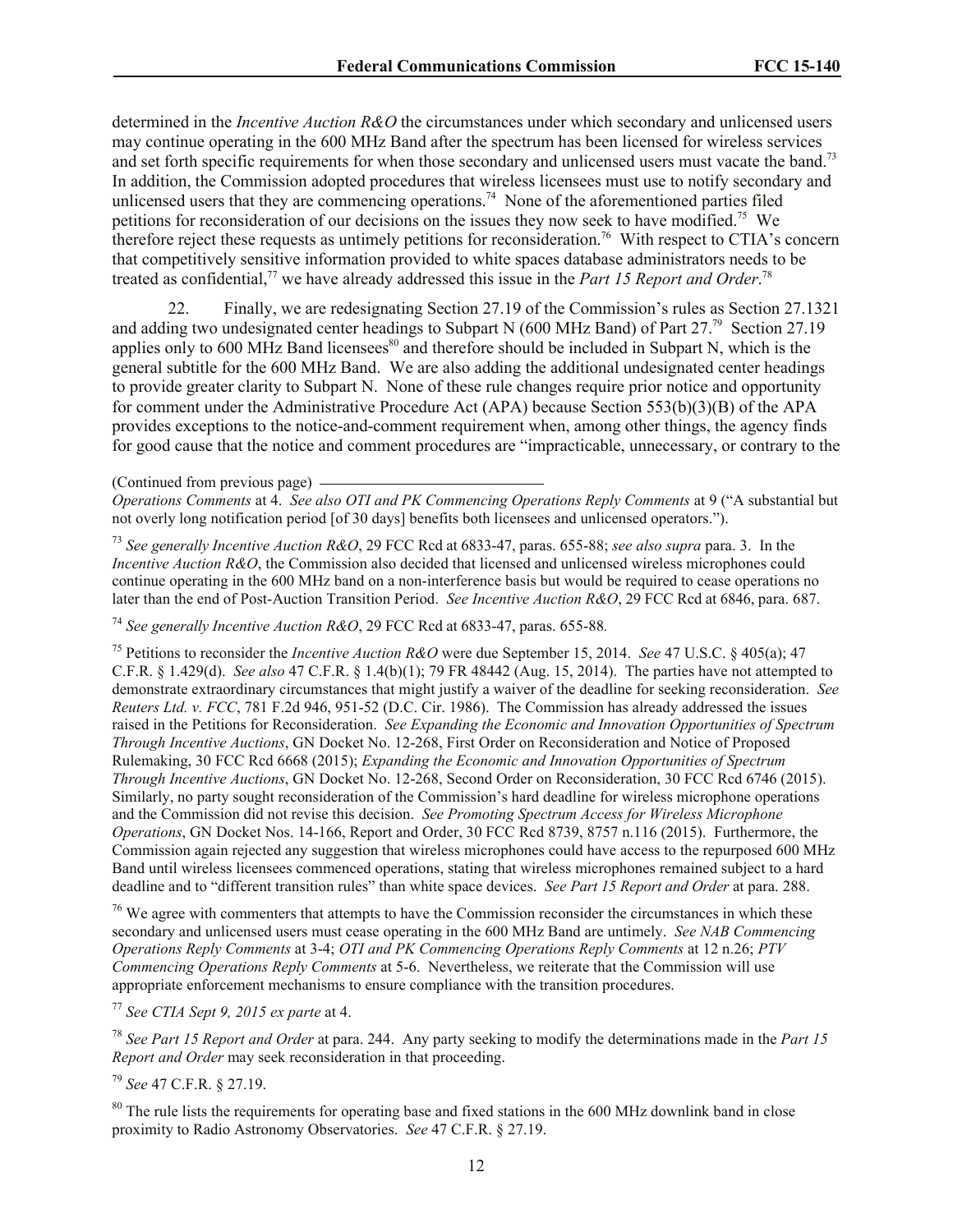public interest.<sup>381</sup> These rule changes are non-substantive and editorial in nature. As such, they constitute routine, "clean-up" matters that entail no substantive decisions of any consequence or significance to industry or the general public. Accordingly, we find that it is unnecessary, within the meaning of Section 553(b)(3)(B), to provide notice and opportunity for comment before adopting these rule revisions. For the same reason, we also find good cause to make these non-substantive, editorial revisions of the rules.

# **E. Ordering Clauses.**

23. IT IS ORDERED, pursuant to the authority found in Sections 1, 4, 7, 301, 303, 307, 308, 309, 316, 319, 332, 403, of the Communications Act of 1934, as amended, and sections 6004, 6402, 6403, and 6407 of Middle Class Tax Relief and Job Creation Act of 2012, Pub. L. No. 112-96, 126 Stat. 156, 47 U.S.C. §§ 151, 154, 157, 301, 303, 307, 308, 309, 316, 319, 332, 403, 1404, 1452, and 1454, the Report and Order in GN Docket No. 12-268 IS ADOPTED.

24. IT IS FURTHER ORDERED that the Commission's rules ARE HEREBY AMENDED as set forth in Appendix A.

25. IT IS FURTHER ORDERED that the rules adopted herein WILL BECOME EFFECTIVE 30 days after the date of publication in the *Federal Register*, except for Sections  $15.713(b)(2)(iv)$ ,  $15.713(i)(10)$ ,  $15.715(n)$ , and  $73.3700(g)(4)$ , which the Commission previously stated contain new or modified information collection requirements that require approval by the Office of Management and Budget under the Paperwork Reduction Act and will become effective after the Commission publishes a notice in the *Federal Register* announcing such approval and the relevant effective date. 82

26. IT IS FURTHER ORDERED that the Commission's Consumer and Governmental Affairs Bureau, Reference Information Center, SHALL SEND a copy of this Report and Order in GN Docket No. 12-268*,* including the Supplemental Final Regulatory Flexibility Analysis, to the Chief Counsel for Advocacy of the Small Business Administration.

27. IT IS FURTHER ORDERED that the Commission SHALL SEND a copy of this Report and Order in GN Docket No. 12-268 in a report to be sent to Congress and the Government Accountability Office pursuant to the Congressional Review Act, *see* 5 U.S.C. § 801(a)(1)(A).

### FEDERAL COMMUNICATIONS COMMISSION

Marlene H. Dortch Secretary

 $\overline{\phantom{a}}$ 

 $81$  5 U.S.C. § 553(b)(3)(B).

<sup>82</sup> *See Expanding the Economic and Innovation Opportunities of Spectrum Through Incentive Auctions*, 79 FR 48442 (Aug. 15, 2014); *see also Part 15 Report and Order* at para. 295.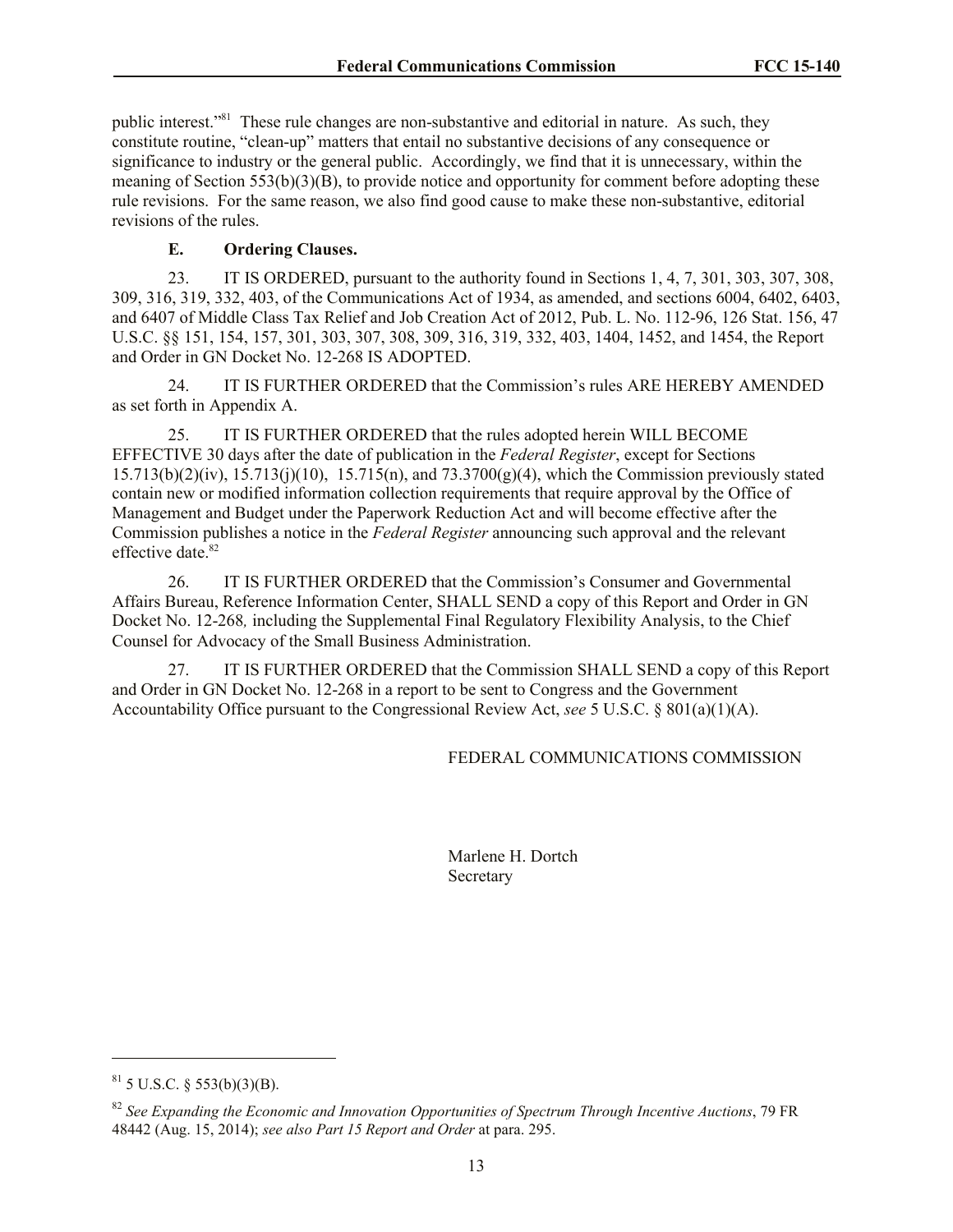#### **APPENDIX A**

#### **Final Rules**

For the reasons discussed in the preamble, the Federal Communications Commission amends 47 CFR parts 15, 27, 73, and 74 as follows:

#### **PART 15—RADIO FREQUENCY DEVICES**

1. The authority citation for part 15 continues to read as follows:

Authority: 47 U.S.C. 154, 302a, 303, 304, 307, 336, 544a, and 549.

\* \* \* \* \*

2. Section 15.236 is amended by revising paragraphs  $(c)(2)$  and  $(e)(2)$  to read as follows:

# **§ 15.236 Operation of wireless microphones in the bands 54-72 MHz, 76-88 MHz, 174-216 MHz, 470-608 MHz and 614-698 MHz.**

\* \* \* \* \*

 $(c) * * *$ 

 $(1)$  \* \* \*

(2) Frequencies in the 600 MHz service band on which a 600 MHz service licensee has not commenced operations, as defined in § 27.4 of this chapter. Operation on these frequencies must cease no later than the end of the post-auction transition period, as defined in § 27.4 of this chapter. Operation must cease immediately if harmful interference occurs to a 600 MHz service licensee.

- \* \* \* \* \*
- (e) \* \* \*
- $(1)$  \* \* \*

(2) The following distances outside of the area where a 600 MHz service licensee has commenced operations, as defined in § 27.4 of this chapter.

| Type of station | Separation distance in kilometers |                  |  |
|-----------------|-----------------------------------|------------------|--|
|                 | Co-channel                        | Adjacent channel |  |
| Base            |                                   |                  |  |
| Mobile          |                                   |                  |  |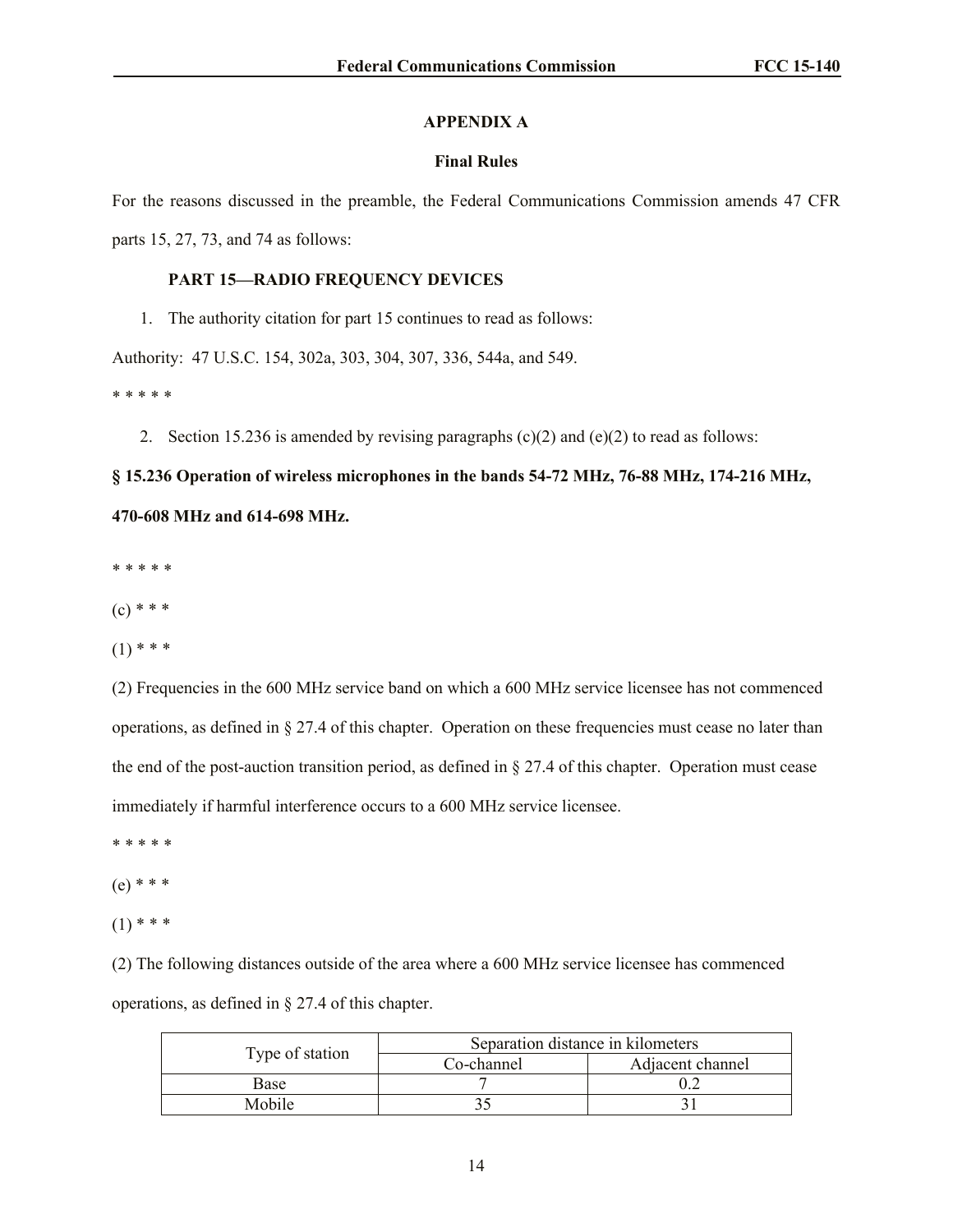#### \* \* \* \* \*

- 3. Section 15.707 is amended by revising paragraph (a)(5) to read as follows:
- **§ 15.707 Permissible channels of operation.**
- $(a)(1)$  \* \* \*

(5) 600 MHz service band. White space devices may operate on frequencies in the 600 MHz service band in areas where 600 MHz band licensees have not commenced operations, as defined in § 27.4 of this chapter.

\* \* \* \* \*

4. Section 15.711 is amended by revising paragraph (a) to read as follows:

#### **§ 15.711 Interference avoidance methods.**

Except as provided in § 15.717 of this part, channel availability for a white space device is determined based on the geo-location and database access method described in paragraphs (a) through (e) of this section.

(a) Geo-location required*.* White space devices shall rely on a geo-location capability and database access mechanism to protect the following authorized service in accordance with the interference protection requirements of § 15.712: digital television stations, digital and analog Class A, low power, translator and booster stations; translator receive operations; fixed broadcast auxiliary service links; private land mobile service/commercial radio service (PLMRS/CMRS) operations; offshore radiotelephone service; low power auxiliary services authorized pursuant to §§ 74.801 through 74.882 of this chapter, including licensed wireless microphones; MVPD receive sites; wireless medical telemetry service (WMTS); radio astronomy service (RAS); 600 MHz service band licensees where they have commenced operations, as defined in § 27.4 of this chapter; and unlicensed wireless microphones used by venues of large events and productions/shows as provided under  $\S 15.713(j)(9)$ . In addition, protection shall be provided in border areas near Canada and Mexico in accordance with § 15.712(g).

\* \* \* \* \*

5. Section 15.712 is amended by revising paragraph (i) introductory text to read as follows: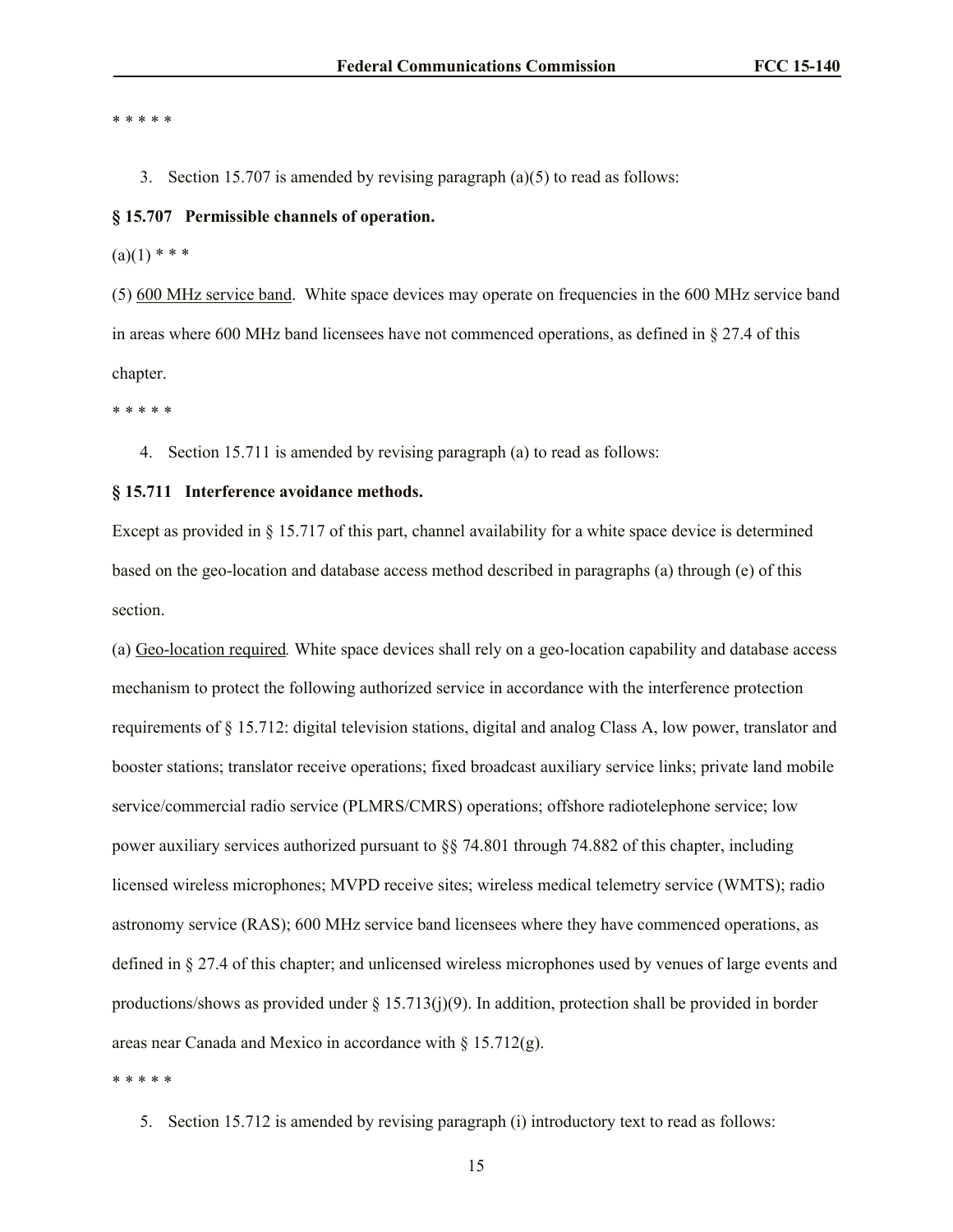#### **§ 15.712 Interference protection requirements.**

\* \* \* \* \*

(i) 600 MHz service band: Fixed and personal/portable devices operating in the 600 MHz Service Band must comply with the following co-channel and adjacent channel separation distances outside the defined polygonal area encompassing the base stations or other radio facilities deployed by a part 27 600 MHz Service Band licensee that has commenced operations, as defined in § 27.4 of this chapter.

\* \* \* \* \*

6. Section 15.713 is amended by revising paragraphs (b)(2)(iv) and (j)(10) introductory text to read as follows:

#### **§ 15.713 White space database.**

\* \* \* \* \*

 $(b)$  \* \* \*

 $(2)$  \* \* \*

(iv) 600 MHz service band operations in areas where the part 27 600 MHz service licensee has commenced operations, as defined in § 27.4 of this chapter.

 $(v) * * *$ 

\* \* \* \* \*

(j) *\* \* \**

(10) 600 MHz service in areas where the part 27 600 MHz band licensee has commenced operations, as defined in § 27.4 of this chapter.

\* \* \* \* \*

7. Section 15.715 is amended by revising paragraph (n) to read as follows:

#### **§ 15.715 White space database administrator.**

**\* \* \* \* \***

(n) Establish procedures to allow part 27 600 MHz service licensees to upload the registration information listed in § 15.713(j)(10) for areas where they have commenced operations, as defined in § 27.4 of this chapter, and to allow the removal and replacement of registration information in the database when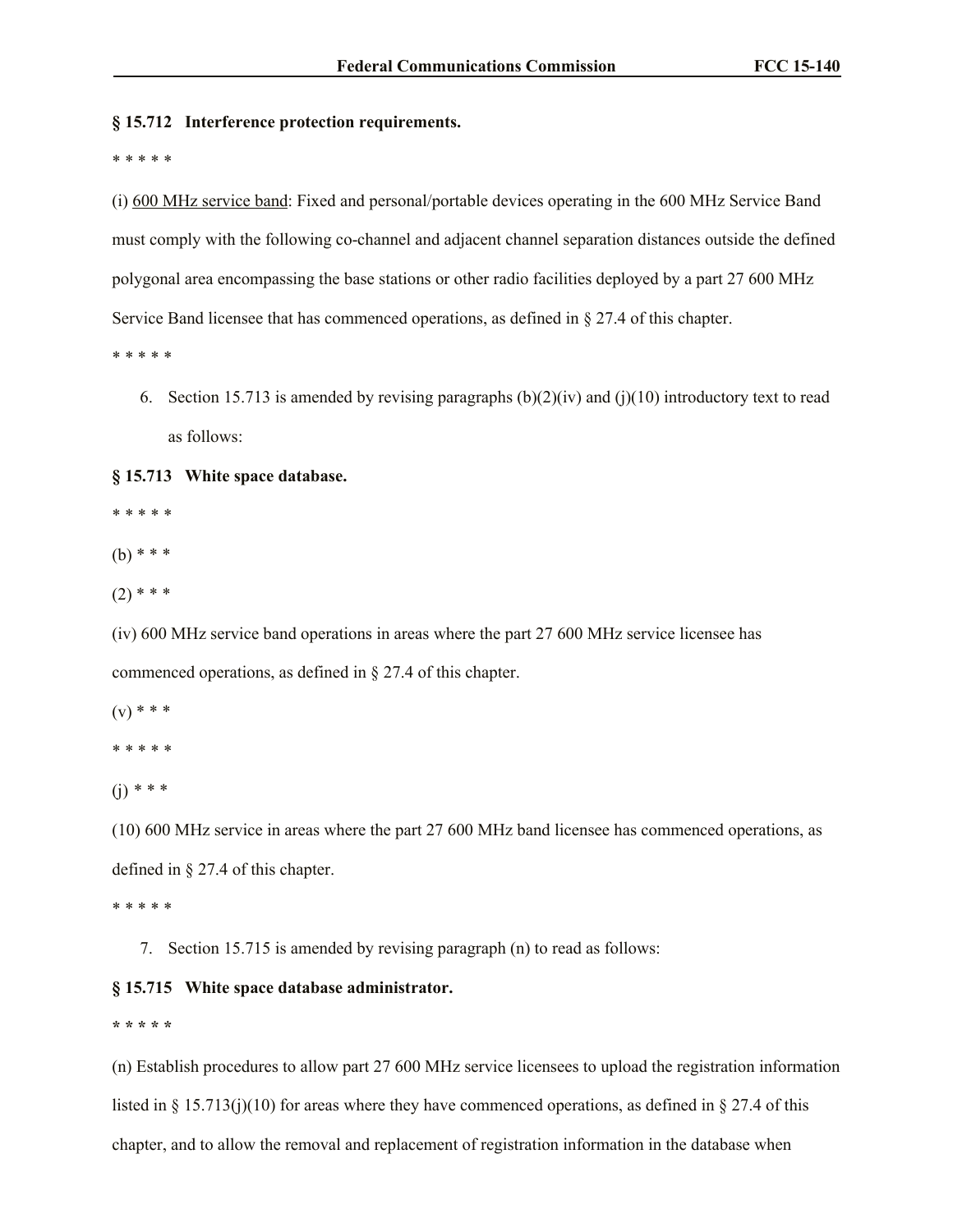corrections or updates are necessary.

**\* \* \* \* \***

### **PART 27—MISCELLANEOUS WIRELESS COMMUNICATIONS SERVICES**

8. The authority citation for part 27 continues to read as follows:

Authority: 47 U.S.C. 154, 301, 302a, 303, 307, 309, 332, 336, 337, 1403, 1404, 1451, and 1452, unless otherwise noted.

9. Section 27.4 is amended by adding the definitions "commence operations" to read as follows:

#### **§ 27.4 Terms and definitions.**

Commence operations. A 600 MHz Band licensee is deemed to commence operations when it begins prelaunch site activation and commissioning tests using permanent base station equipment, antennas and/or tower locations as part of its site and system optimization in the area of its planned commercial service infrastructure deployment.

- \* \* \* \* \*
	- 10. Section 27.19 is redesignated as Section 27.1321.
	- 11. Subpart N is amended by adding an undesignated center heading that precedes Section 27.1300 to read as "Competitive Bidding Provisions"
	- 12. Subpart N is amended by adding an undesignated center heading that precedes Section 27.1320 to read as "Coordination/Notification Requirements"

### **PART 73—RADIO BROADCAST SERVICES**

13. The authority citation for part 73 continues to read:

Authority: 47 U.S.C. 154, 303, 334, 336, and 339.

14. Section 73.3700(a) is amended by revising paragraph  $(g)(4)(i)$ ,  $(g)(4)(ii)(B)$ ,  $(g)(4)(iii)$ , and  $(g)(4)(v)$  to read as follows:

#### **§ 73.3700 Post-Incentive Auction Licensing and Operation.**

- $(g)$ \* \* \*
- $(4)$  \* \* \*
- (i) A wireless licensee assigned to frequencies in the 600 MHz band under part 27 of this chapter must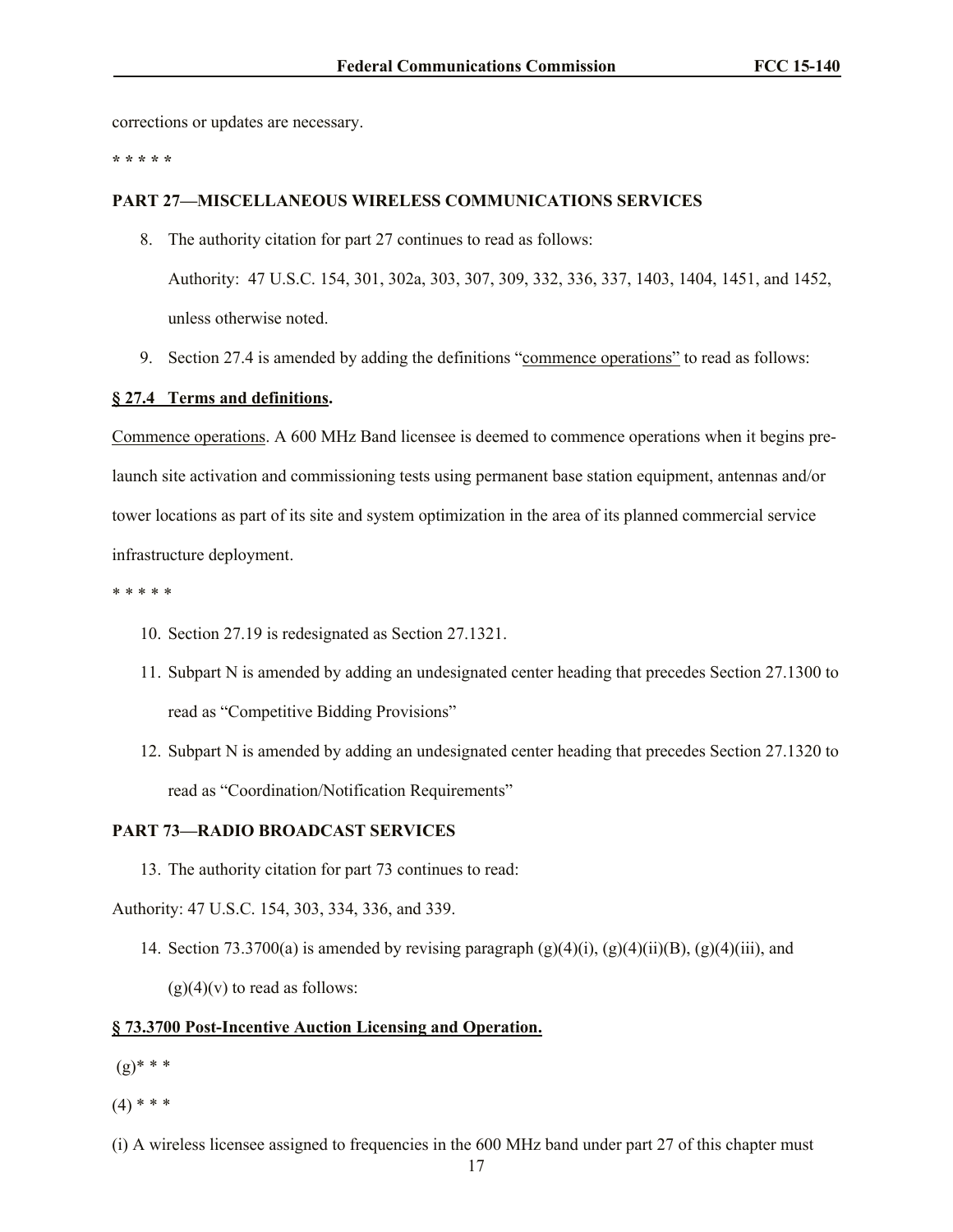notify low power TV and TV translator stations of its intent to commence operations, as defined in § 27.4 of this chapter, and the likelihood of receiving harmful interference from the low power TV or TV translator station to such operations within the wireless licensee's licensed geographic service area.

\* \* \* \* \*  $(ii)$  \* \* \*

(B) Indicate the date the new wireless licensee intends to commence operations, as defined in § 27.4 of this chapter, in areas where there is a likelihood of receiving harmful interference from the low power TV or TV translator station; and

\* \* \* \* \*

(iii) Low power TV and TV translator stations may continue operating on frequencies in the 600 MHz band assigned to wireless licensees under part 27 of this chapter until the wireless licensee commences operations, as defined in § 27.4 of this chapter, as indicated in the notification sent pursuant to this paragraph.

\* \* \* \* \*

(v) Low power TV and TV translator stations that are operating on the UHF spectrum that is reserved for guard band channels as a result of the broadcast television incentive auction conducted under section 6403 of the Spectrum Act may continue operating on such channels until the end of the post-auction transition period as defined in § 27.4 of this chapter, unless they receive notification from a new wireless licensee pursuant to the requirements of paragraph  $(g)(4)$  of this section that they are likely to cause harmful interference in areas where the wireless licensee intends to commence operations, as defined in § 27.4 of this chapter, in which case the requirements of paragraph  $(g)(4)$  of this section will apply.

# **PART 74—EXPERIMENTAL RADIO, AUXILIARY, SPECIAL BROADCAST AND OTHER PROGRAM DISTRIBUTIONAL SERVICES**

15. The authority citation for part 74 continues to read as follows:

Authority: 47 U.S.C. 154, 303, 307, 309, 336 and 554.

\* \* \* \* \*

16. Section 74.602 is amended by revising paragraph  $(h)(5)(ii)$  to read as follows: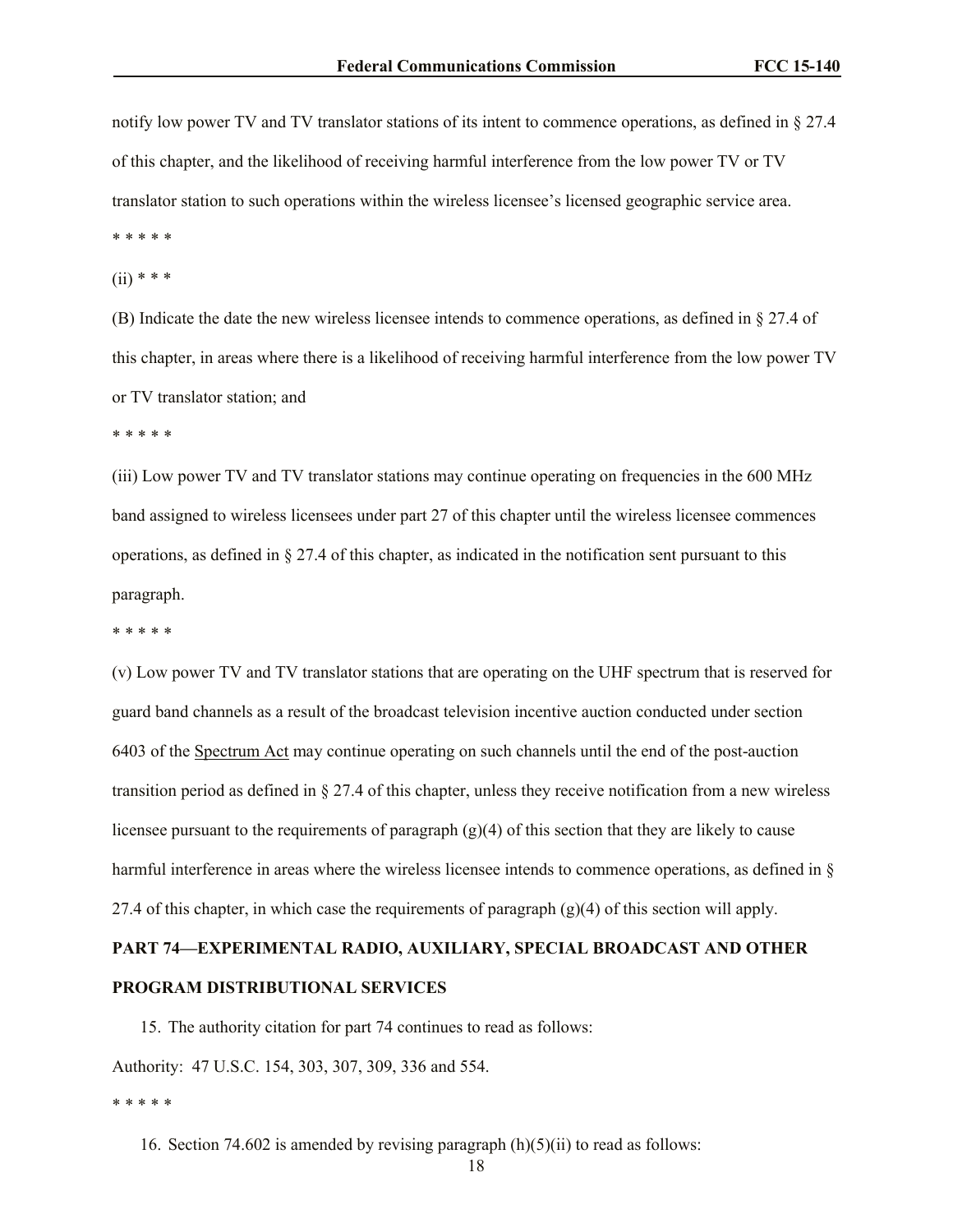#### **§74.602 Frequency assignment.**

\* \* \* \* \*

- (h) \* \* \*
- $(5)$  \* \* \*

(ii) A wireless licensee assigned to frequencies in the 600 MHz band under part 27 of this chapter must notify the licensee of a TV STL, TV relay station, or TV translator relay station of its intent to commence operations, as defined in § 27.4 of this chapter, and the likelihood of harmful interference from the TV STL, TV relay station, or TV translator relay station to those operations within the wireless licensee's licensed geographic service area.

\* \* \* \* \*

17. Section 74.802 is amended by revising paragraph (f) to read as follows:

#### **§74.802 Frequency assignment.**

\* \* \* \* \*

(f) Operations in 600 MHz band assigned to wireless licensees under part 27 of this chapter. A low power auxiliary station that operates on frequencies in the 600 MHz band assigned to wireless licensees under part 27 of this chapter must cease operations on those frequencies no later than the end of the post-auction transition period, as defined in § 27.4 of this chapter. During the post-auction transition period, low power auxiliary stations will operate on a secondary basis to licensees of part 27 of this chapter, i.e., they must not cause to and must accept harmful interference from these licensees, and must comply with the distance separations in § 15.236(e)(2) of this chapter from the areas specified in § 15.713(j)(10) of this chapter in which a licensee has commenced operations, as defined in § 27.4 of this chapter.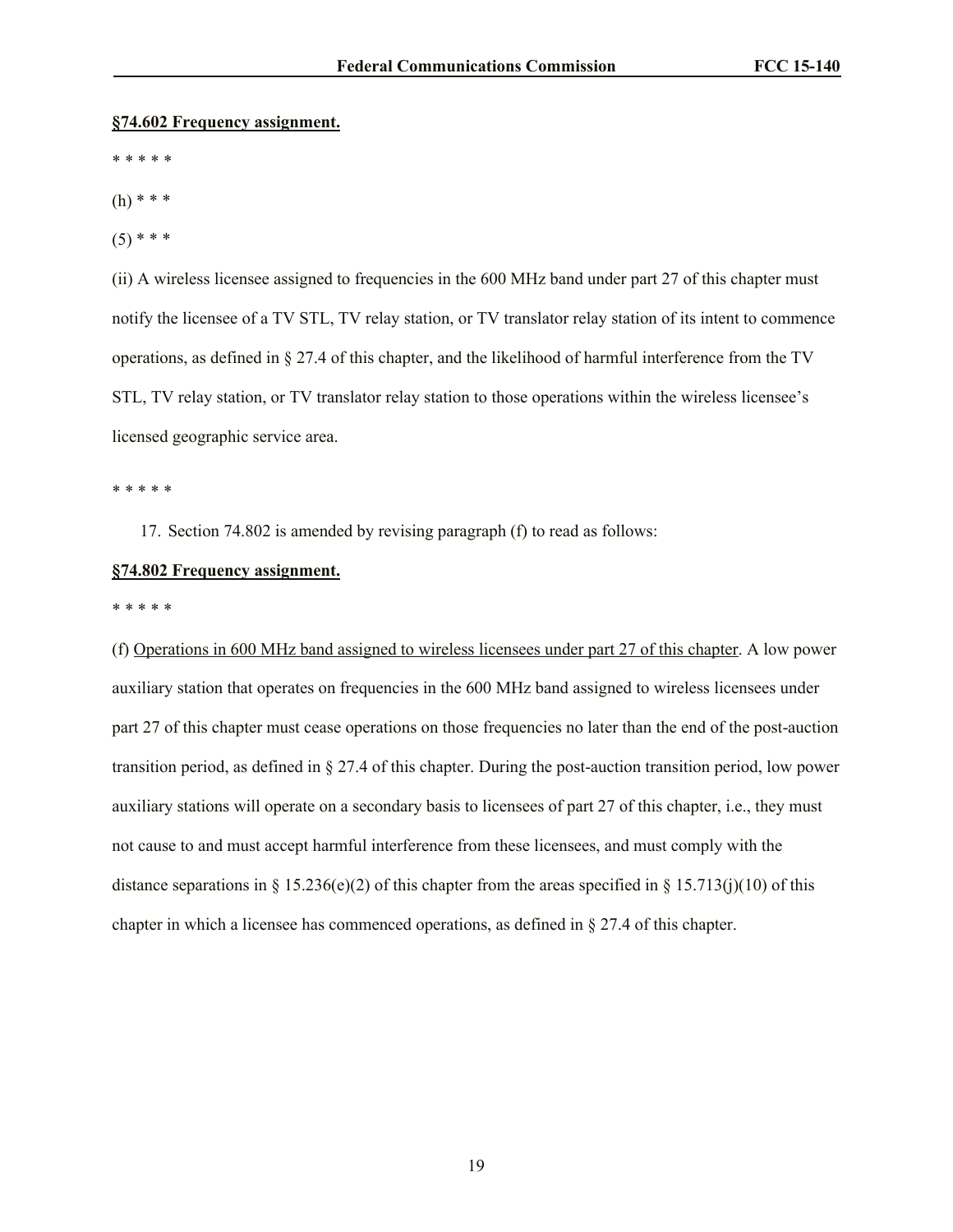# **APPENDIX B**

# **Supplemental Final Regulatory Flexibility Analysis**

1. As required by the Regulatory Flexibility Act of 1980, as amended ("RFA"),<sup>1</sup> an Initial Regulatory Flexibility Analysis ("IRFA") was incorporated in the *Incentive Auction NPRM*. 2 The Commission sought written public comment on the proposals in the *Incentive Auction NPRM*, including comment on the IRFA.<sup>3</sup> The Commission subsequently incorporated a Final Regulatory Flexibility Analysis ("FRFA") in the *Incentive Auction R&O*. 4 This Supplemental FRFA conforms to the RFA and incorporates by reference the FRFA in the *Incentive Auction R&O*. It reflects changes to the Commission's rules arising from defining "commence operations" in this Report and Order ("*Commencing Operations R&O*")

# **A. Need for, and Objectives of, the Order**

2. In the *Incentive Auction R&O*, the Commission adopted transition rules that permit low power television ("LPTV"), TV translator stations, fixed broadcast auxiliary service operations ("BAS"), and unlicensed white space devices (hereinafter, collectively, "secondary and unlicensed users") to continue operating in the 600 MHz Band after the spectrum has been licensed for wireless services (hereinafter "600 MHz Band").<sup>5</sup> Those secondary and unlicensed users must vacate once the wireless licensee "commences operations" in its licensed 600 MHz spectrum, or a date certain.<sup>6</sup> Thereafter, the Commission issued the *Commencing Operations PN* and sought comment on the appropriate definition of "commence operations" in light of the Commission's objective to accomplish an orderly transition of unlicensed and secondary users out of the 600 MHz Band.<sup>7</sup> By this *Commencing Operations R&O*, the Commission defines when and in what areas 600 MHz Band wireless licensees will be deemed to "commence operations" for the purpose of establishing when those secondary and unlicensed operators must cease operations and vacate the 600 MHz Band.

3. The *Commencing Operations R&O* affirms the Commission's commitment to implement a transition process that promotes ready access to the repurposed spectrum by 600 MHz Band wireless licensees when and where they need it, while at the same time providing for an orderly transition process for secondary and unlicensed users that currently are serving various important consumer needs.<sup>8</sup>

<sup>2</sup> *Expanding the Economic and Innovation Opportunities of Spectrum Through Incentive Auctions,* Notice of Proposed Rulemaking, 27 FCC Rcd 12357, 12523-544, Appendix B (2012) (*Incentive Auction NPRM*).

<sup>3</sup> *Id.* at 12523, Appendix B, para. 1.

l

4 *See Expanding the Economic and Innovation Opportunities of Spectrum Through Incentive Auctions*, GN Docket No. 12-268, Report and Order, 29 FCC Rcd 6567, 6947-66, Appendix B (2014) (*Incentive Auction R&O*).

5 *See generally id.* at 6833-47, paras. 655-88*.*

<sup>6</sup> See generally id. at 6833-47, paras. 655-88. This Report and Order only addresses the requirements relating to secondary and unlicensed users vacating the 600 MHz Band where 600 MHz Band wireless licensees commence operations. We note that secondary and unlicensed users also may be required to vacate portions of the 600 MHz Band to the extent the auction system assigns a television station to a channel in the 600 MHz Band. *See Broadcast Incentive Auction Scheduled to Begin March 29, 2016; Procedures for Competitive Bidding in Auction 1000, Including Initial Clearing Target Determination, Qualifying to Bid, and Bidding in Auctions 1001 (Reverse) and 1002 (Forward)*, AU Docket No. 14-252, Public Notice, FCC 15-78 at para. 25 (rel. Aug. 11, 2015).

<sup>7</sup> Comment Sought on Defining Commencement of Operations in the 600 MHz Band, GN Docket No. 12-268, *Public Notice*, 30 FCC Rcd 3200, paras. 1-2 (2015) (*Commencing Operations PN*)*.*

8 *See Incentive Auction R&O*, 29 FCC Rcd at 6834, para. 655. 600 MHz Band wireless licensees will not have access to the repurposed spectrum during the Post-Auction Transition Period unless full power and Class A

(continued….)

<sup>&</sup>lt;sup>1</sup> See 5 U.S.C. § 603. The RFA, see 5 U.S.C. §§ 601-612, has been amended by the Small Business Regulatory Enforcement Fairness Act of 1996, Pub. L. No. 104-121, Title II, 110 Stat. 857 (1996).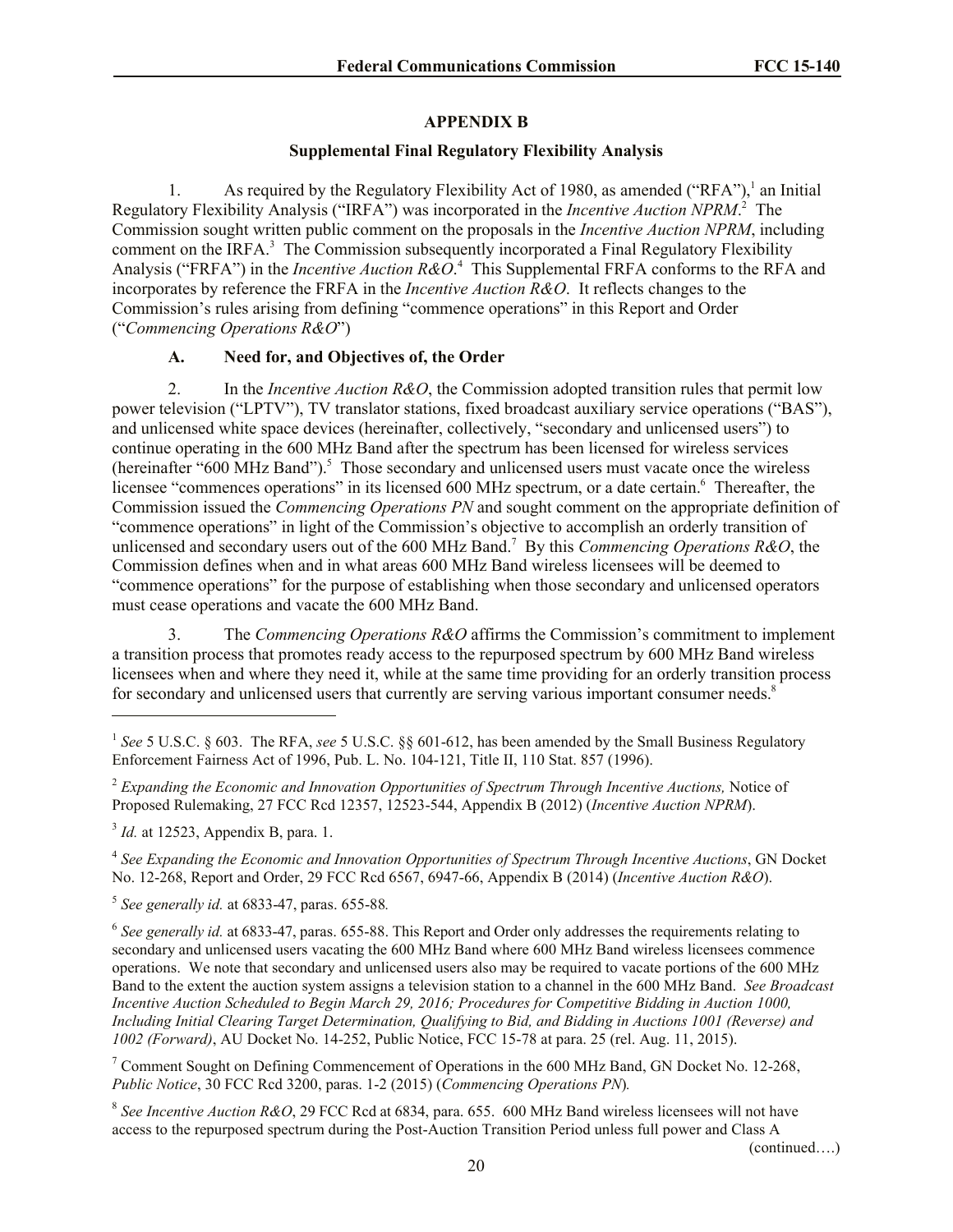Specifically, in the *Commencing Operations R&O*, the Commission defines "commence operations" as when a 600 MHz Band licensee begins pre-launch site activation and commissioning tests using permanent base station equipment, antennas and/or tower locations as part of its site and system optimization in the area of its planned commercial service infrastructure deployment (hereinafter "site commissioning tests"). It is at this juncture that a wireless licensee moves from construction to testing its system, and needs unfettered access to its licensed spectrum to optimize its network in advance of launching commercial service to customers. In addition, we adopt the proposal in the *Commencing Operations PN* that a licensee's notification of commencement will cover the area served by its commercial service infrastructure deployment.<sup>9</sup> We also create a limited exception to these rules to permit 600 MHz Band wireless licensees to conduct first field application testing in advance of site commissioning testing using their licensed frequencies in limited areas. Our decision balances the policy goal of providing an orderly transition process for secondary and unlicensed users in the band with that of providing 600 MHz Band wireless licensees with exclusive access to their spectrum as soon as they are ready deploy wireless service in the band.

#### **B. Summary of Significant Issues Raised by Public Comments**

4. No commenters directly responded to the IRFA in the *Incentive Auction NPRM*. Nonetheless, the FRFA in the *Incentive Auction R&O* addressed concerns in the record about the impact on small businesses of various auction design issues.<sup>10</sup> No commenters raised concerns regarding the impact on small businesses of the proposed definition of "commence operations" in the *Commencing Operations PN*. Furthermore, the SBA Chief Counsel filed no comments in this matter.

## **C. Description and Estimate of the Number of Small Entities to Which Rules Will Apply**

5. The RFA directs the Commission to provide a description of and, where feasible, an estimate of the number of small entities that will be affected by the adopted rules.<sup>11</sup> The RFA generally defines the term "small entity" as having the same meaning as the terms "small business," small organization," and "small government jurisdiction."<sup>12</sup> In addition, the term "small business" has the same meaning as the term "small business concern" under the Small Business Act.<sup>13</sup> A small business concern

 $11$  5 U.S.C. § 603(b)(3).

 $12$  *Id.* § 601(6).

<sup>(</sup>Continued from previous page)

television operations have ceased operations in their licensed area *See id.* at 6573, 6801-6802, 6833-34 para. 11, 573, 655. The Post-Auction Transition Period consists of a 39-month period following the issuance of the *Channel Reassignment PN* that will announce the results of the auction and repacking process. *See, e.g., id.* at 6782, 6796, paras. 525, 559-60; *see also* 47 C.F.R. § 27.4.

<sup>9</sup> *See Commencing Operations PN*, 30 FCC Rcd at 3203, para. 6.

<sup>&</sup>lt;sup>10</sup> Two parties filed Petitions for Reconsideration of the *Incentive Auction R&O* related to the FRFA. These issues were addressed in the *Second Order on Reconsideration*. *Expanding the Economic and Innovation Opportunities of Spectrum Through Incentive Auctions*, GN Docket No. 12-268, Second Order on Reconsideration, 30 FCC Rcd 6746 (2015).

<sup>&</sup>lt;sup>13</sup> *Id.* § 601(3) (incorporating by reference the definition of "small business concern" in 15 U.S.C. § 632). Pursuant to 5 U.S.C. § 601(3), the statutory definition of a small business applies "unless an agency, after consultation with the Office of Advocacy of the Small Business Administration and after opportunity for public comment, establishes one or more definitions of such term which are appropriate to the activities of the agency and publishes such definition(s) in the Federal Register." *Id.* § 601(3).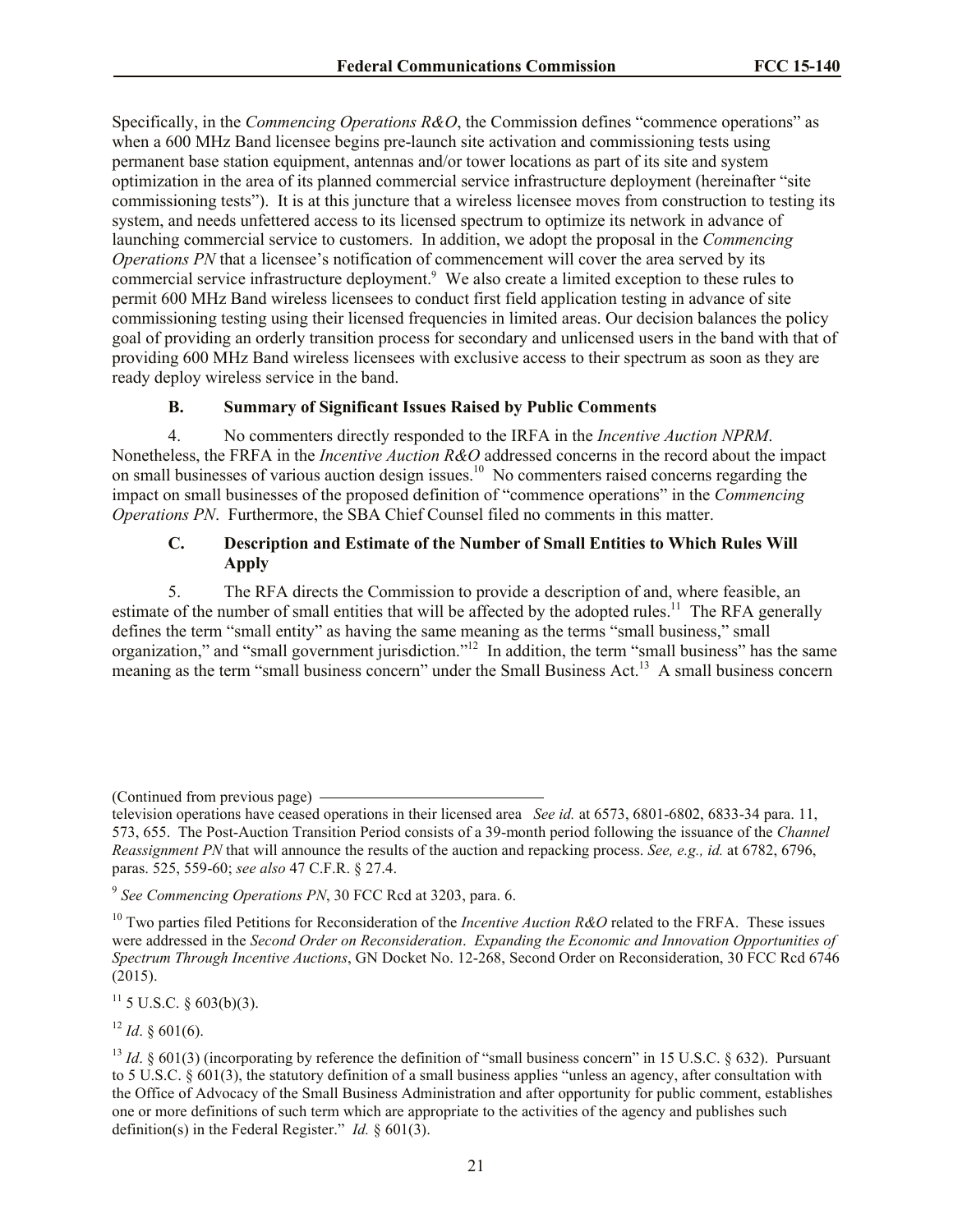is one which: (1) is independently owned and operated; (2) is not dominant in its field of operation; and (3) satisfies any additional criteria established by the  $SBA$ <sup>14</sup>

6. As noted, we incorporated a FRFA into the *Incentive Auction R&O.* In that analysis, the Commission described in detail the various small business entities that may be affected by the final rules, including wireless telecommunications carriers, manufacturers of unlicensed devices, and television broadcasting. 15 This *Commencing Operations R&O* amends the final rules adopted in the *Incentive Auction R&O* affecting wireless telecommunications carriers, manufacturers of unlicensed devices, and television broadcasting. This Supplemental FRFA incorporates by reference the description and estimate of the number of small entities from the FRFA in the *Incentive Auction R&O*. 16

# **D. Description of Projected Reporting, Recordkeeping, and Other Compliance Requirements for Small Entities**

7. In Section D of the FRFA, incorporated into the *Incentive Auction R&O*, the Commission described in detail the projected recordkeeping, reporting, and other compliance requirements for small entities arising from the rules adopted in the *Incentive Auction R&O*.<sup>17</sup> This Supplemental FRFA incorporates by reference the requirements described in Section D of the FRFA. Moreover, in this *Commencing Operations R&O*, the Commission is not requiring any additional reporting, recordkeeping, or other compliance requirements for small entities other than those requirements that were already required by the *Incentive Auction R&O*.

### **E. Steps Taken to Minimize the Significant Economic Impact on Small Entities, and Significant Alternatives Considered**

8. The RFA requires an agency to describe any significant alternatives that it has considered in developing its approach, which may include the following four alternatives (among others): "(1) the establishment of differing compliance or reporting requirements or timetables that take into account the resources available to small entities; (2) the clarification, consolidation, or simplification of compliance and reporting requirements under the rule for such small entities; (3) the use of performance rather than design standards; and (4) an exemption from coverage of the rule, or any part thereof, for such small entities." The Commission has minimized the significant economic impact on small entities because no new reporting, recordkeeping, or other compliance requirements result from the *Commencing Operations R&O*. Rather, any such reporting, recordkeeping, or compliance requirements were adopted previously in the *Incentive Auction R&O*. Furthermore, alternative proposals in the record would have defined "commence operations" such that it would provide immediate access to the entire licensed area instead of just the area of planned commercial service infrastructure deployment. This proposal would have had a larger economic impact on secondary and unlicensed operations, many of which are small entities, because it would have required a greater number of such operations to vacate the 600 MHz Band sooner than is required under the definition of "commence operations" that we adopted in the *Commencing Operations R&O*. The Commission believes the definition of "commence operations" it has adopted strikes the appropriate balance by promoting ready access to the repurposed spectrum by 600 MHz Band wireless licensees when and where they need it, while at the same time providing for an orderly transition process for secondary and unlicensed users that currently are serving various important consumer needs.

 $\overline{a}$ 

<sup>&</sup>lt;sup>14</sup> 15 U.S.C. § 632. Application of the statutory criteria of dominance in its field of operation and independence are sometimes difficult to apply in the context of broadcast television. Accordingly, the Commission's statistical account of television stations may be over-inclusive.

<sup>15</sup> *See Incentive Auction R&O* at 6950-51, 6953-54 Appendix B, paras. 15-18, 26-27.

<sup>16</sup> *See id.* at Appendix B.

<sup>17</sup> *Id.* at 6959-64, Appendix B, paras. 37-54.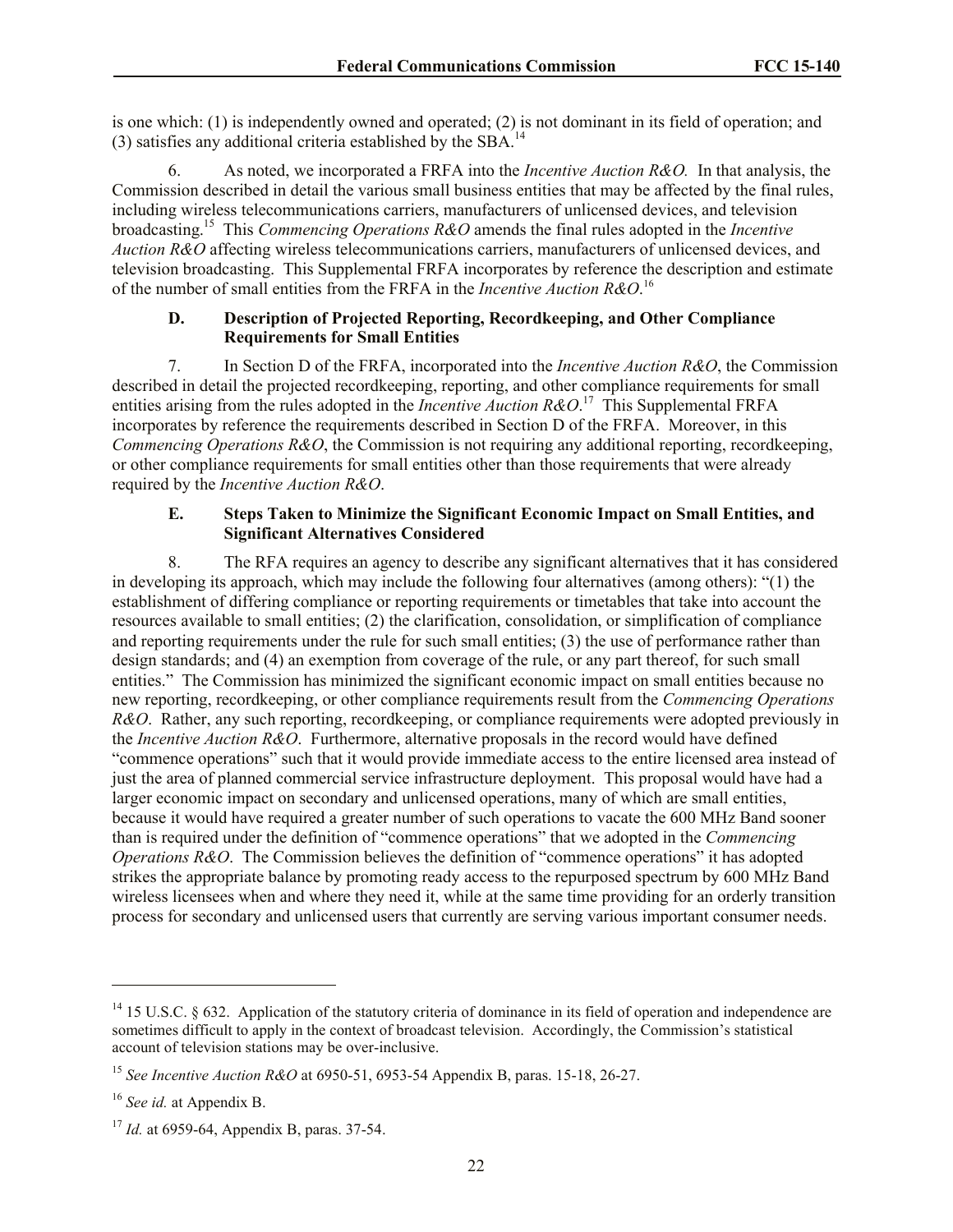# **F. Federal Rules that Might Duplicate, Overlap, or Conflict with the Rules**

9. None.

# **G. Report to Congress**

10. The Commission will send a copy of the *Commencing Operations R&O*, including this Supplemental FRFA, in a report to be sent to Congress and the Government Accountability Office pursuant to the Congressional Review Act. A copy of the *Commencing Operations R&O* and Supplemental FRFA (or summaries thereof) will also be published in the Federal Register.

# **H. Report to Small Business Administration**

11. The Commission will send a copy of this *Commencing Operations R&O*, including this Supplemental FRFA, to the Chief Counsel for Advocacy of the Small Business Administration.